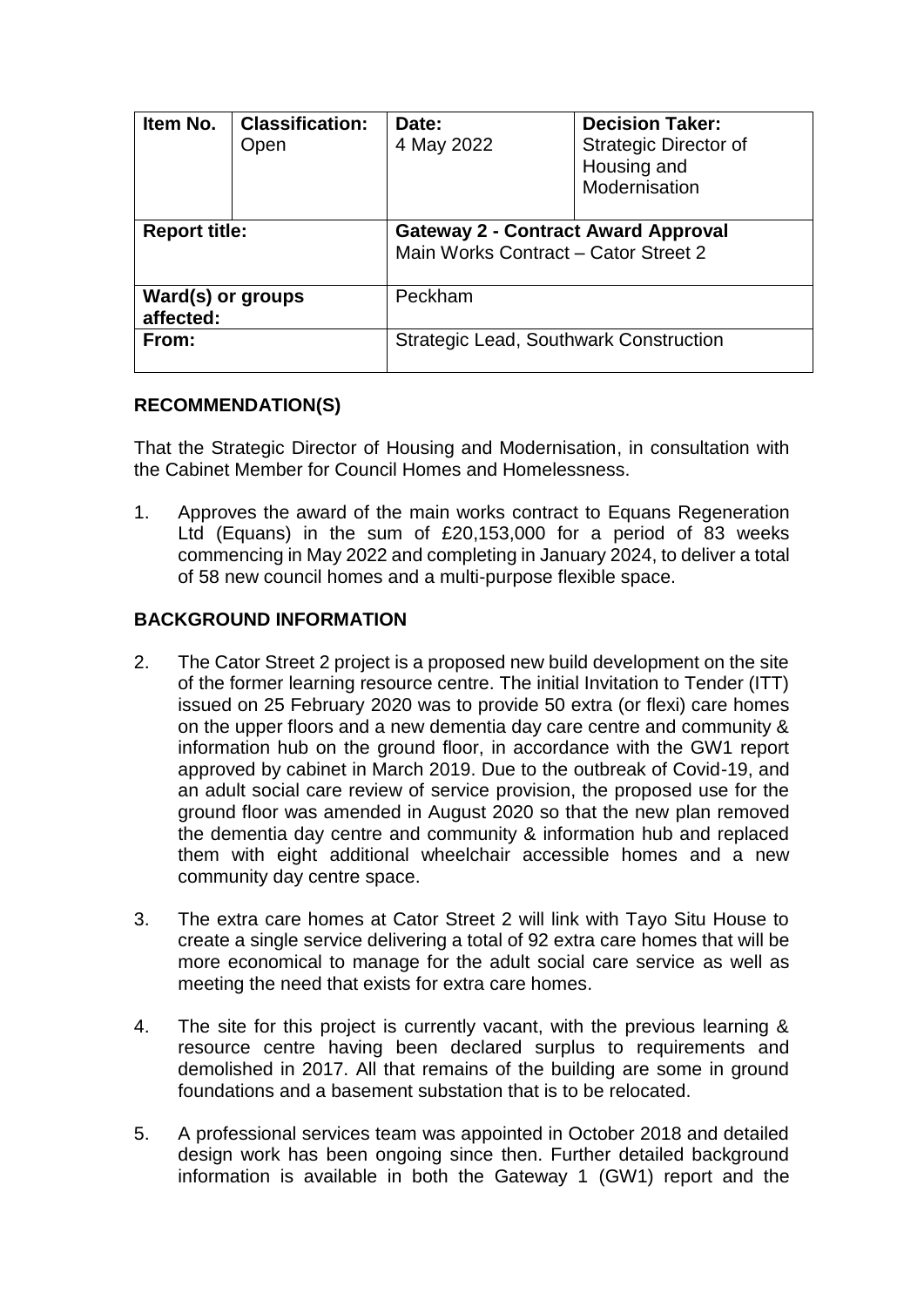Gateway 2 (GW2) approval of contract for professional services (listed in background documents with links).

- 6. Under the GW1 report for the procurement strategy approved by cabinet in March 2019, cabinet delegated approval of this GW2 report to the Strategic Director of Housing and Modernisation, in consultation with the then Cabinet Member for Housing.
- 7. The GW1 report recommended that the substation relocation be procured separately from the main contractor. However, early in the tender process, as the designs progressed, it became clear that the electrical cabling running between the substation, Tayo Situ House and the new development were much more integrated than initially thought and it would not be possible to let a contract for the substation relocation alone.
- 8. A proposal to include these works as an enabling works package to the main contract was proposed to the project board, which consists of Regeneration, Housing & Modernisation and Adult Social Care Directors and Facilities Management and Finance colleagues as well as the project team. Advice was sought from procurement representatives and the council's external lawyers Sharpe Pritchard as and when required.
- 9. The board discussed the proposal to now include the substation relocation and confirmed this as an enabling works package which would reduce the risk of any conflict from different contractors working on the same site. An addendum confirming the relocation of the substation was issued to all tenderers and at the Housing and Modernisation Departmental Contract Review Board (DCRB) on 17 August 2020, the Strategic Director of Housing and Modernisation agreed the procurement strategy to include the enabling works within the ITT.
- 10. The stage 1 award of contract was approved by the Strategic Director of Housing and Modernisation, in consultation with the then Cabinet Member for Housing, on 4 March 2021 and the decision was implementable on 16 March 2021.
- 11. Since that time, Equans have worked to complete the Pre-Construction Services Agreement (PCSA) and Enabling Works and a Stage 2 tender submission was received on 26 November 2021, with final price confirmed on 7 Dec 2021. This report sets out the evaluation of the Stage 2 tender return and recommends an award of contract.
- 12. It should be noted that concurrently with the procurement process, Equans Regeneration Ltd is the new name for the contractor. The initial PCSA and enabling works contracts were awarded to Engie Regeneration Ltd, as set out in the GW2 award of contract report, but following a company takeover in 2021, and formal name change coming into effect on 4 April 2022, the contractor is now known as Equans Regeneration Ltd.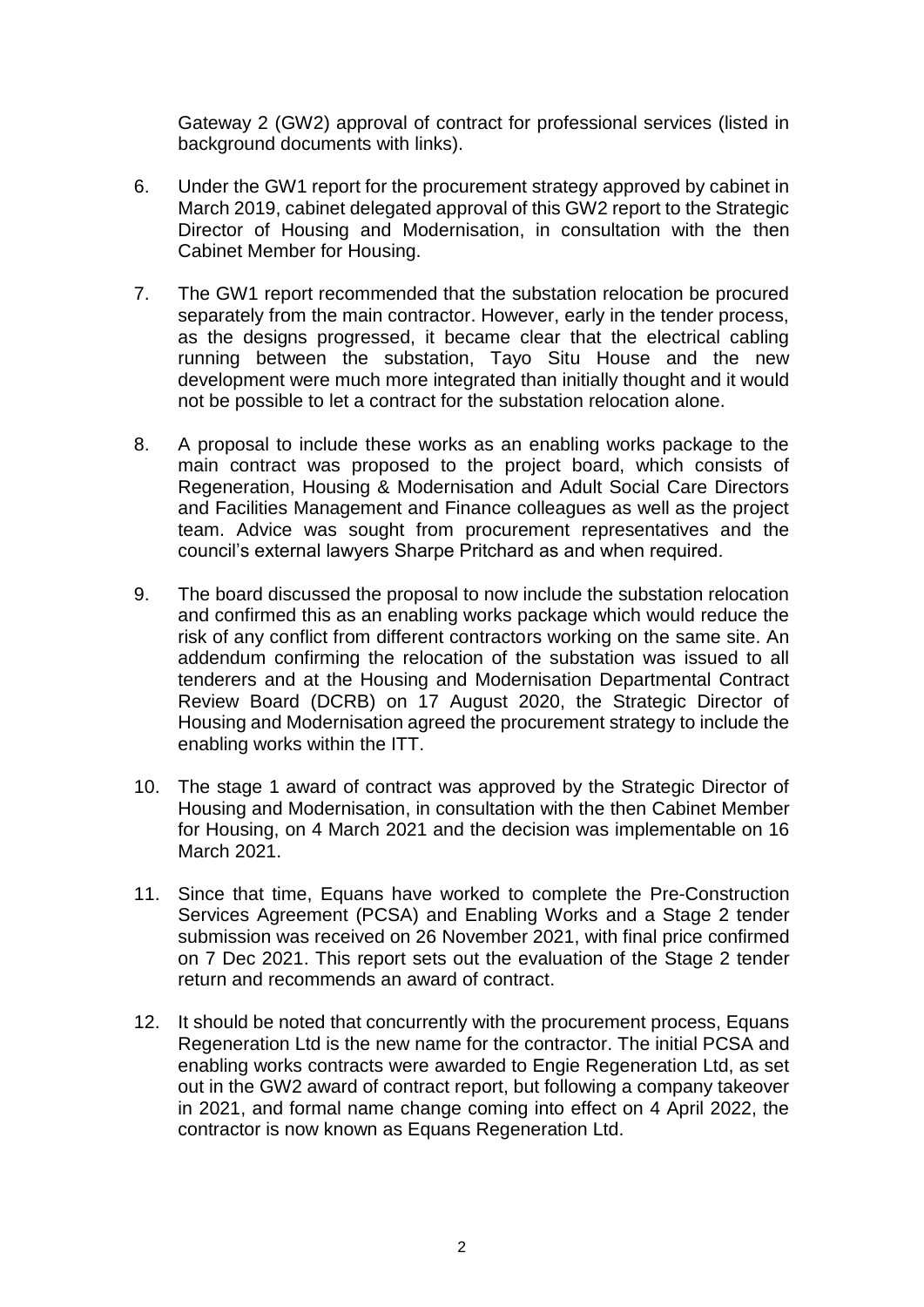## **Procurement project plan (Key Decision)**

| <b>Activity</b>                                                                                                                                                       | <b>Completed</b><br>by/Complete<br>by: |
|-----------------------------------------------------------------------------------------------------------------------------------------------------------------------|----------------------------------------|
| Forward Plan for Gateway 2 decision                                                                                                                                   | 10/01/2022                             |
| Briefed relevant cabinet member (over £100k)                                                                                                                          | 25/04/2022                             |
| Approval of Gateway 1: Procurement Strategy Report                                                                                                                    | 12/03/2019                             |
| Invitation to tender                                                                                                                                                  | 25/02/2020                             |
| Closing date for return of tenders                                                                                                                                    | 26/11/2021                             |
| Completion of evaluation of tenders                                                                                                                                   | 09/03/2022                             |
| <b>DCRB Review Gateway 2:</b>                                                                                                                                         | 20/04/2022                             |
| <b>CCRB Review Gateway 2:</b>                                                                                                                                         | 21/04/2022                             |
| Request to Chair of Overview and Scrutiny for Urgent<br>Implementation, waiving the notification - five clear working<br>days and call-in period of five working days | 28/04/2022                             |
| Approval of Gateway 2: Contract Award Report                                                                                                                          | 04/05/2022                             |
| Debrief Notice and Standstill Period (if applicable)                                                                                                                  | 04/05/2022                             |
| Contract award                                                                                                                                                        | 05/05/2022                             |
| <b>Add to Contract Register</b>                                                                                                                                       | 05/05/2022                             |
| <b>Contract start</b>                                                                                                                                                 | 16/05/2022                             |
| Publication of award notice in Find a Tender Service                                                                                                                  | 05/05/2022                             |
| Publication of award notice on Contracts Finder                                                                                                                       | 05/05/2022                             |
| Contract completion date                                                                                                                                              | 29/01/2024                             |

#### **KEY ISSUES FOR CONSIDERATION**

#### **Description of procurement outcomes**

- 13. This report seeks to award the main works contract, which is the second stage of a two stage tender process, to Equans. The first stage of the procurement involved a competitive process utilising the Notting Hill Genesis Framework for the award of the PCSA and the Enabling Works and the second stage is award of the Main Works contract that is the subject of this report.
- 14. When undertaking a two-stage procurement process, there is an expectation that the tenderer awarded the PCSA contract will progress to be awarded the main works contract. It is not however, mandatory to do so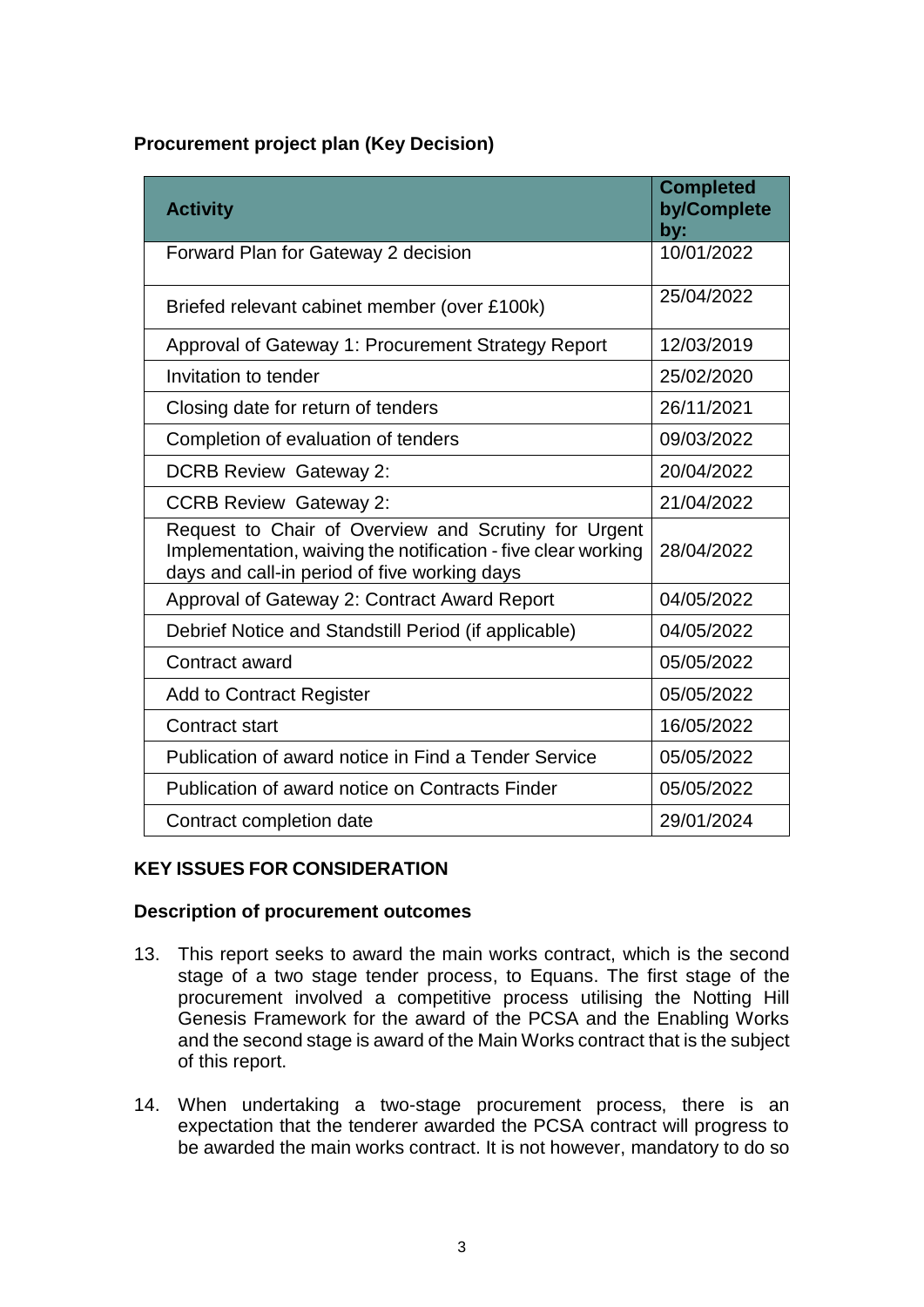and is subject to a final assessment of the contract sum and value for money being obtained.

- 15. The appointment for the main works contractor will deliver the following in an accessible environment with appropriate landscaping and public realm improvements:
	- **Extra Care Residential Accommodation** as mentioned in paragraph 3 of this report, the 50 extra care units will link in with the existing 42 units at Tayo Situ House, this will allow for efficiencies in service delivery. The proposed extra care housing development will be of benefit to this vulnerable group within the local community
	- **Additional Wheelchair Homes** for general purpose council housing, five stand-alone two bed and three one bed wheelchair accessible homes
	- **Multi-Purpose Space** a revised offer for a flexible community space for service providers, on site residents and the wider community.
- 16. This appointment includes the works on site through to completion and handover.

## **Key/Non Key decisions**

17. This report deals with a key decision.

### **Policy implications**

- 18. The recommendations in this report will facilitate;
	- a. The provision of 58 new council homes against the target of 11,000 homes by 2043, as set out in the Fairer Future promise for quality affordable homes; and
	- b. The council's aim of enabling vulnerable residents to remain in their homes and to lead and enjoy independent lives for longer, as set out in the Fairer Future 'healthy active lives' proposals.

#### **Tender process**

- 19. As set out in the GW2 award of contract report, a competitive tender was undertaken at stage 1, utilising the Notting Hill Genesis framework, which saw three tenders received and evaluated. Equans was successful at this stage and was appointed to deliver the PCSA and enabling works contracts.
- 20. Following the appointment of Equans for Stage 1, PCSA and Enabling Works contracts, in March 2021 Equans commenced the design process and undertook an initial pricing exercise to confirm any values not previously fixed.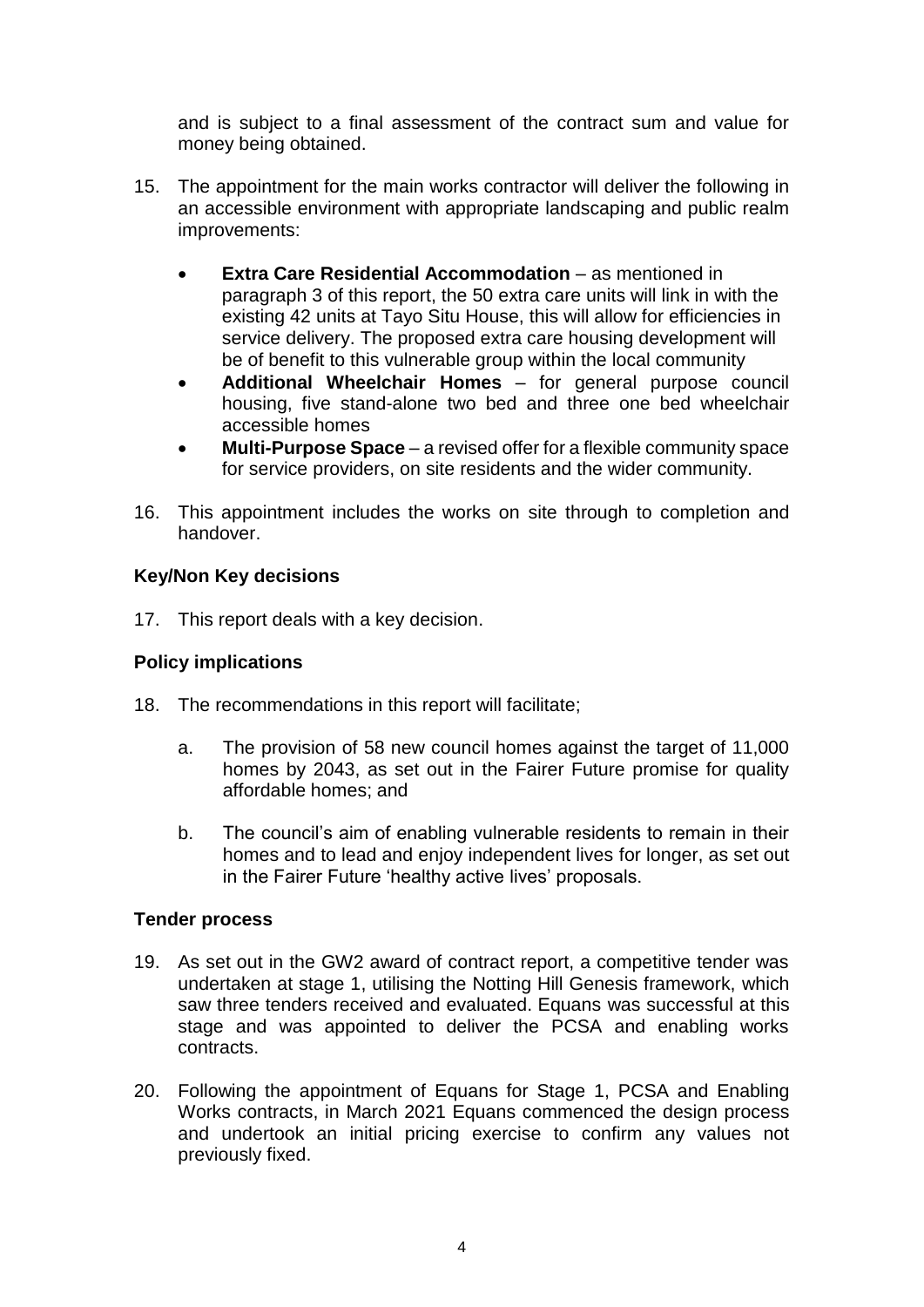- 21. Accompanying the Stage 1 PCSA and Enabling Works costs, a main works total was also submitted and following extensive interrogation and further clarification a final total construction cost as set out in paragraph 8 of the closed report was confirmed in June 2021.
- 22. The construction market has seen marked increases in associated costs. Further details are set out in paragraphs 26-42 below and 13-29 of the closed report.
- 23. Due to the fluctuations in the market, sub-contractors are no longer willing, or able, to provide long term fixed pricing for quotes and so prices are only being held for a matter of weeks rather than 90 days as was industry standard.
- 24. As a result of the market conditions, Equans submitted revised pricing for all elements of the main works contract on 7 December 2021. The council's appointed Quantity Surveyor (QS) has confirmed the revised cost the council received for the main works contract is £20,153,000.
- 25. A detailed analysis of the submission was then undertaken by the council's cost consultant and their recommendations are set out below, in the closed report and in the tender evaluation report attached as Appendix A to the closed report.

#### **Tender evaluation**

- 26. The evaluation of the Stage 2 tender return commenced on 7 December 2021. As is standard in two stage procurement, this was purely a price evaluation of Equans pricing submission.
- 27. As stated in paragraph 8 of the closed report, Equans provided a total construction cost in the stage 1 submission. This included both the PCSA Contract (£724,500) and the Enabling Works Contract (£370,500). In comparison with the other tenderers, this figure was significantly lower and therefore the project team extensively interrogated the figures submitted, but as detailed in the GW2 Award of PCSA and Enabling report, the council was ultimately satisfied with submission.
- 28. Equans were then appointed contractor for stage 1 of the project (PCSA and Enabling Works). During the PCSA period, Equans finalised their prices for the Stage 2 submission and due to unprecedented market conditions, the contractor advised that they were unable to deliver the Main Works for the original tendered costs.
- 29. In reviewing costs Faithful+Gould (F+G), quantity surveyors, confirmed the following materials have seen significant increases in costs during the latter half of 2021. The table below shows the percentage increase in price for elements of construction from Stage 1 award (May 2021) to Stage 2 submission (December 2021):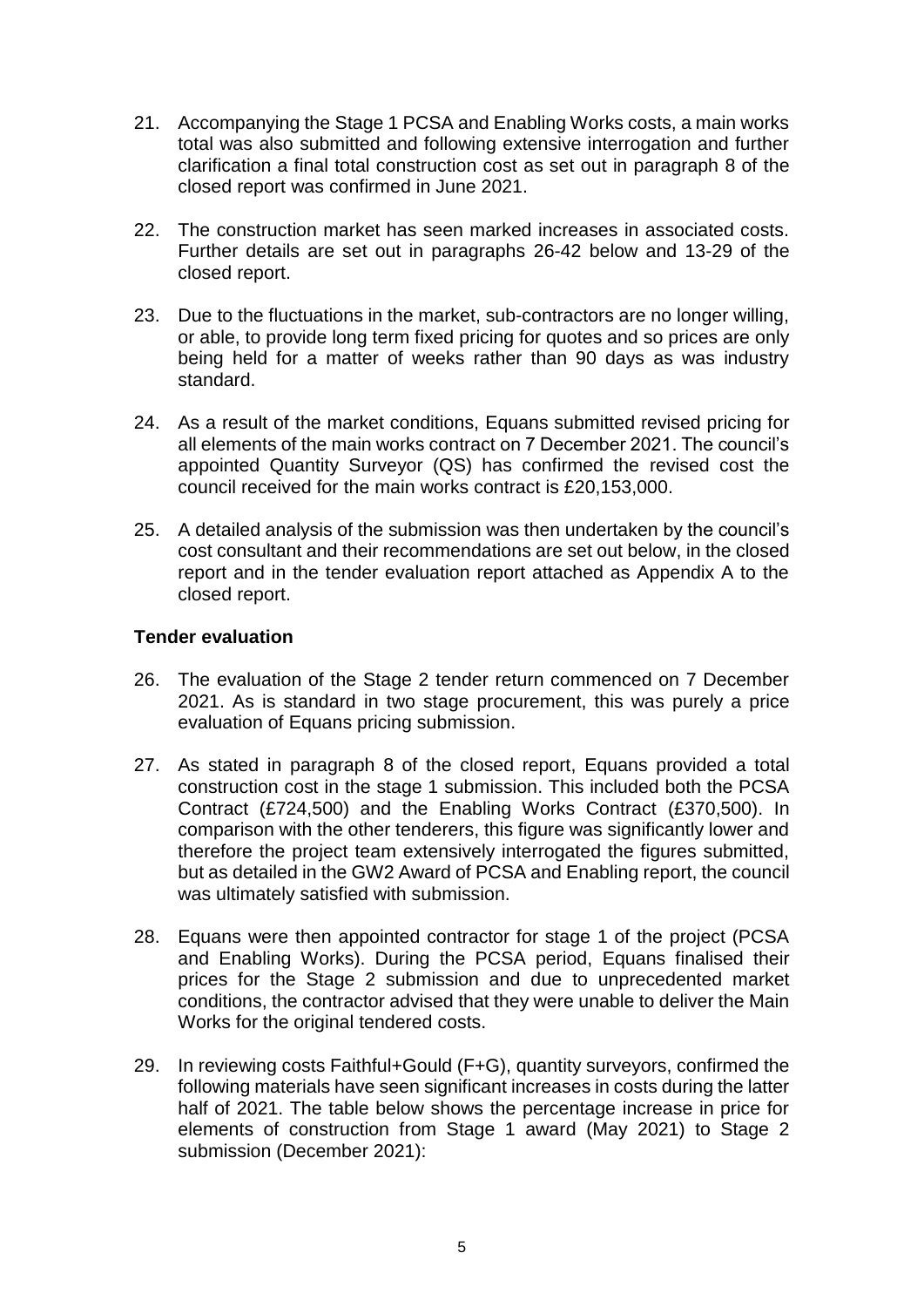| <b>Trade</b>                           | % Increase in costs |  |
|----------------------------------------|---------------------|--|
| Groundworks & Frame                    | 6.50%               |  |
| <b>Ceilings Partitions and Linings</b> | 20.00%              |  |
| <b>Timber Windows</b>                  | 7.50%               |  |
| <b>Brickwork</b>                       | 15.00%              |  |
| <b>Screeds</b>                         | 20.00%              |  |
| <b>Kitchens</b>                        | 15.00%              |  |

- 30. Brexit has also had an impact on materials imported from overseas and the wider British economy has seen inflation increase from 2.4% (source: ONS [CPIH ANNUAL RATE 00: ALL ITEMS 2015=100 -](https://www.ons.gov.uk/economy/inflationandpriceindices/timeseries/l55o/mm23) Office for National [Statistics \(ons.gov.uk\)\)](https://www.ons.gov.uk/economy/inflationandpriceindices/timeseries/l55o/mm23) in Jun 2021 to 6.2% in March 22 (latest ONS release 13 April 2022).
- 31. At this point, the council then had to consider whether it would be economical to continue with the tender. The options considered are set out in the closed report at paragraph 18.
- 32. Having considered all options, the council acknowledged the extraordinary market conditions and confirmed the price for the works would be able to be resubmitted.
- 33. As revised costs for all elements of the works were submitted, and not just the provisional sums, this meant that a portion of the costs, the fixed price and any other bespoke allowances, were negotiated. The negotiated approach is not ideal in terms of obtaining competitive prices when compared with single stage competitive tendering however, in order to control any excessive cost increases and to ensure the council is achieving best value for money in these particular circumstances, F+G made comments and observations to Equans requesting them to re-evaluate and demonstrate any non-tendered costs as part of the e-mail query submissions and during the two-party clarification process.
- 34. A detailed review of the contractor's submission of the tendered packages was commenced in December 2021. F+G can confirm that the tendered costs are robust and that the contractor has satisfactorily complied (on an open book basis) with the tender process that relates to the tendered packages. Where no contractor pricing was received, Equans have inserted 'plugged' rates based on recently tendered and comparable projects which were negotiated and agreed with F+G.
- 35. The preliminaries and design costs claimed (people costs, equipment and site specifics) were previously agreed and have only marginally changed due to the increased programme durations and replacement of the size of the crane to be utilised, which were all agreed. The internal scaffolding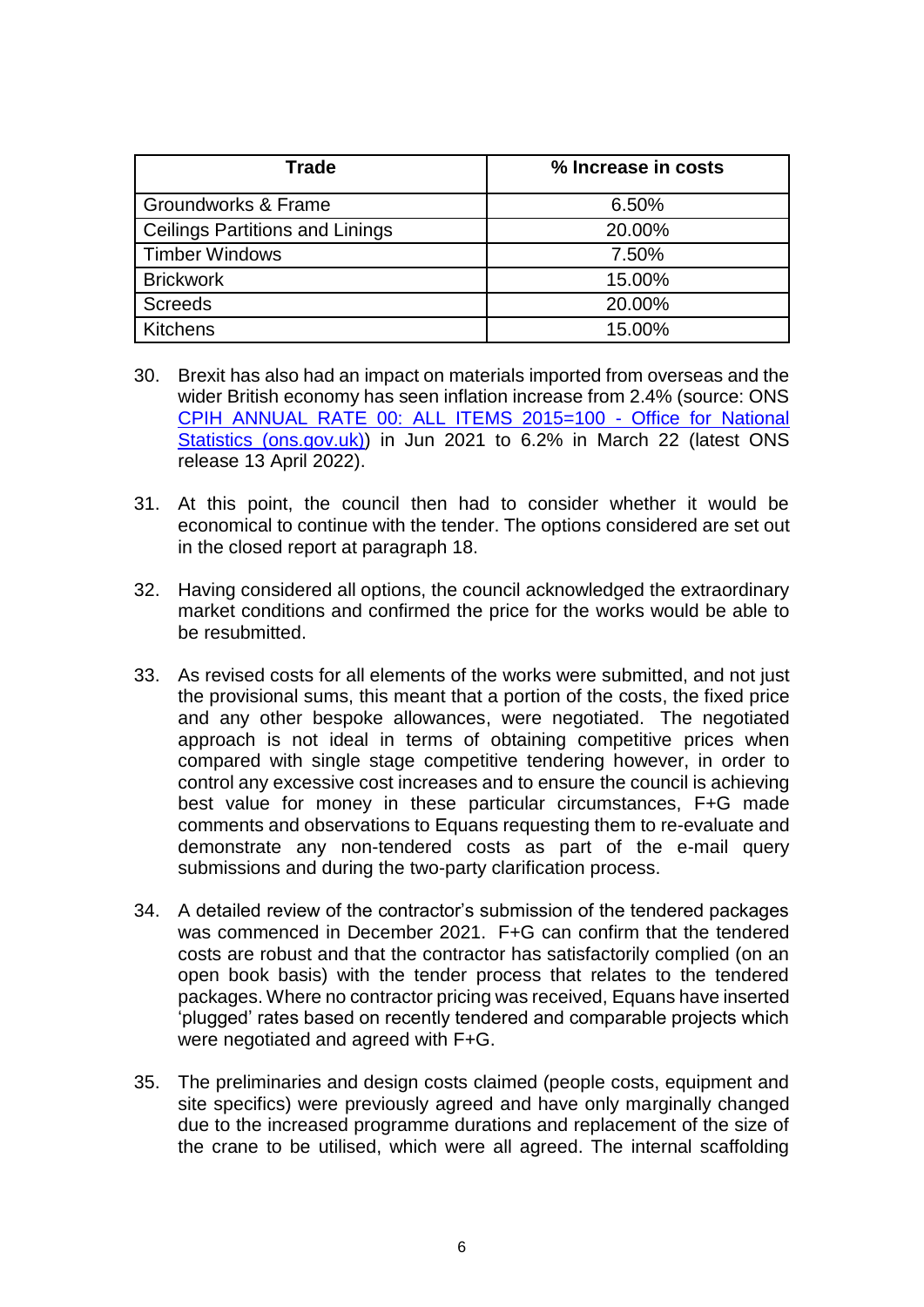elements and any labour provision to distribute materials were priced within the subcontractor trade packages.

- 36. Crucially, the overheads and profit (OH&P) have not changed and Contractor's Risk is included, as set out in paragraph 23 of the closed report.
- 37. An inflation allowance (fixed price addition) was applied by Equans' supply chain within certain packages of work that are likely to attract labour and material increases over the next two years. Further details are included at paragraph 24 of the closed report.
- 38. This allowance is included as stated in paragraph 25 of the closed report and was agreed by Equans' board meeting back in November 2021.
- 39. It should be noted that Equans' inflation allowance (fixed price addition) is in addition to separate cost allowances as included by Equans' supply chain (where it was possible to fix the costs – brick supply, floor finishes, reinforcement/concrete, etc ) within certain packages of work that are likely to attract labour and material increases over the next two years.
- 40. F+G notes that the contractor has not increased the inflation figure since November 2021, even though there were further significant developments since then. The Omicron variant (Covid-19 Pandemic) was affecting the industry in December 2021 and early into 2022 for example and, more recently, the war in Eastern Europe (Russia and Ukraine conflict). The latest events have been causing inflationary price increases, as construction materials manufactured in Europe using coal, oil or gas such as brick, block, steel and glass could be affected by changes in the market pricing of fossil fuel commodities due to the conflict.
- 41. Materials such as timber, iron, steel and non-ferrous metals are currently imported from Russia and Ukraine. Although these imports account to less than 5% of the UK's total supply, the conflict and associated sanctions mean that direct trade in these materials will reduce. Suppliers of these imported materials will need to find alternative sources resulting in disruption to supply chains. There may also be an indirect increase in the market pricing of these materials. With regards to labour, cost of living increases due to reduced trade in commodities such as oil, gas and grain may result in increases in labour rates. On this basis, the inflation allowances can go up or down and need to be monitored as the project progresses, however the contractor has offered to eliminate this risk by confirming a fixed price.
- 42. As a result of these market uncertainties, programme implications and based on the financial information presented in the tender report, F+G have confirmed they are satisfied that the overall project costs for the sum of £20,153,000 are fair and reasonable.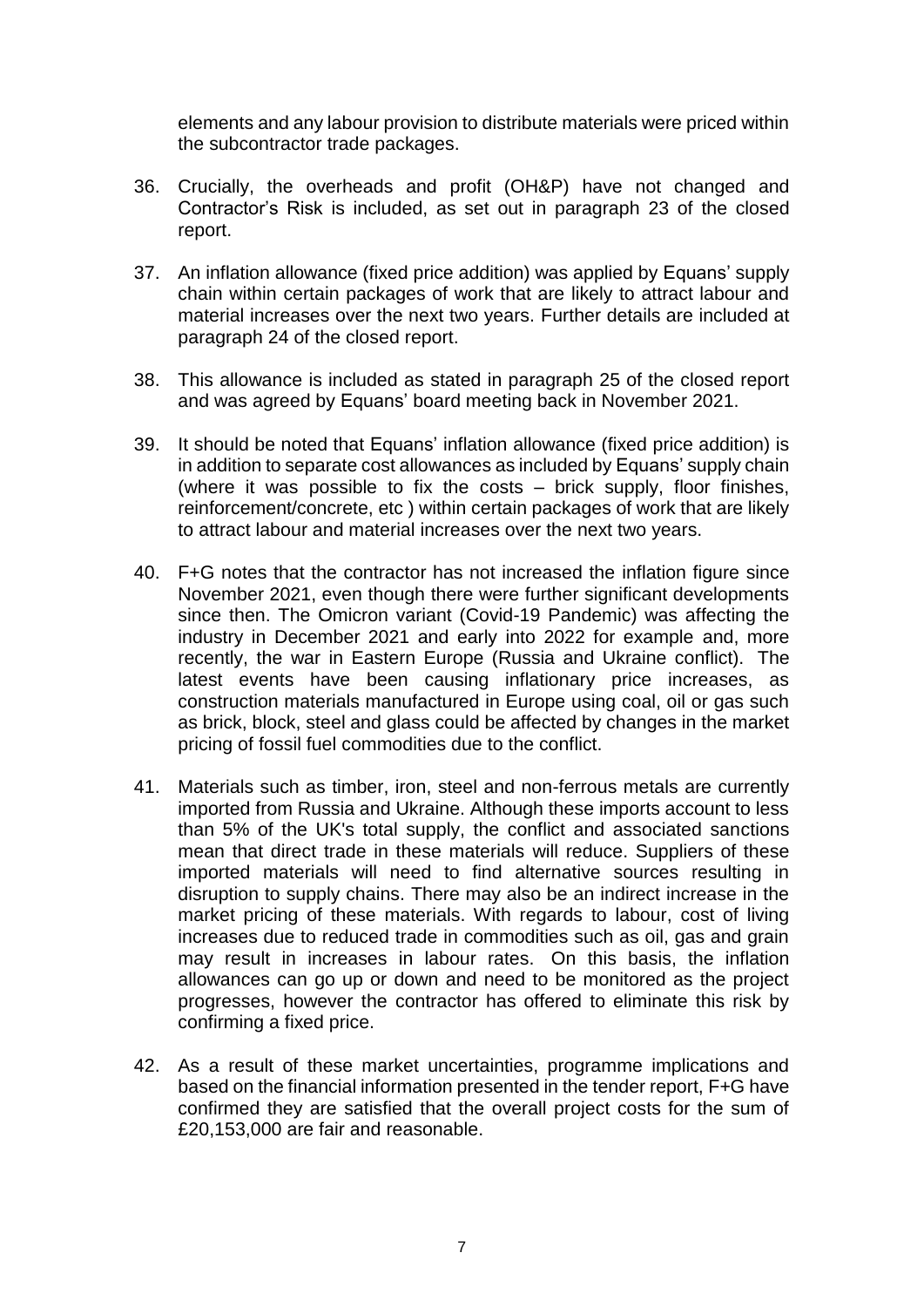## **Plans for the transition from the old to the new contract**

43. Not applicable as this is a new contract.

#### **Plans for monitoring and management of the contract**

- 44. The council's contract register publishes the details of all contracts over £5,000 in value to meet the obligations of the Local Government Transparency Code and Equans have been included on the council's contract register via the eProcurement System, should this report be approved, the main works contract will be added to the contract register.
- 45. The scheme will be monitored by project officers in the Southwark Construction Team acting as clients for the duration of the works whilst the council's consultant (F+G) will provide a single point of delivery of project management design oversight and cost control.
- 46. The council's project officer will use a number of mechanisms for monitoring and controlling the financial and programme performance of the contract, including:
	- Strategic cost plan which will be regularly reviewed and updated
	- Monthly progress reports by:
		- a. The council's consultant Project Manager
		- b. Main Works contractor
	- Risk and issues log
	- Regular reports to the Cator Street 2 Project Board
- 47. Additionally, a resource plan will be required from Equans covering both sub-contractor and Equans resources that are necessary to enable the delivery of the contract. This will be monitored at the monthly progress meetings by the council's consultants to give reassurance that the programme continues to be deliverable and in a timely manner. This can then be used to evidence non-performance in the event that we need to rely on termination clauses in the contract due to performance issues. A resource plan, and the regular monitoring of this, will be an incentive to Equans to perform.
- 48. Overall project progress will be reported to and monitored by the Housing and Modernisation Capital Programme.
- 49. Any demand on the construction contingency will be managed through the change control process set out in the contract. Annual performance reviews will also be prepared in line with the council's contract standing orders (CSOs)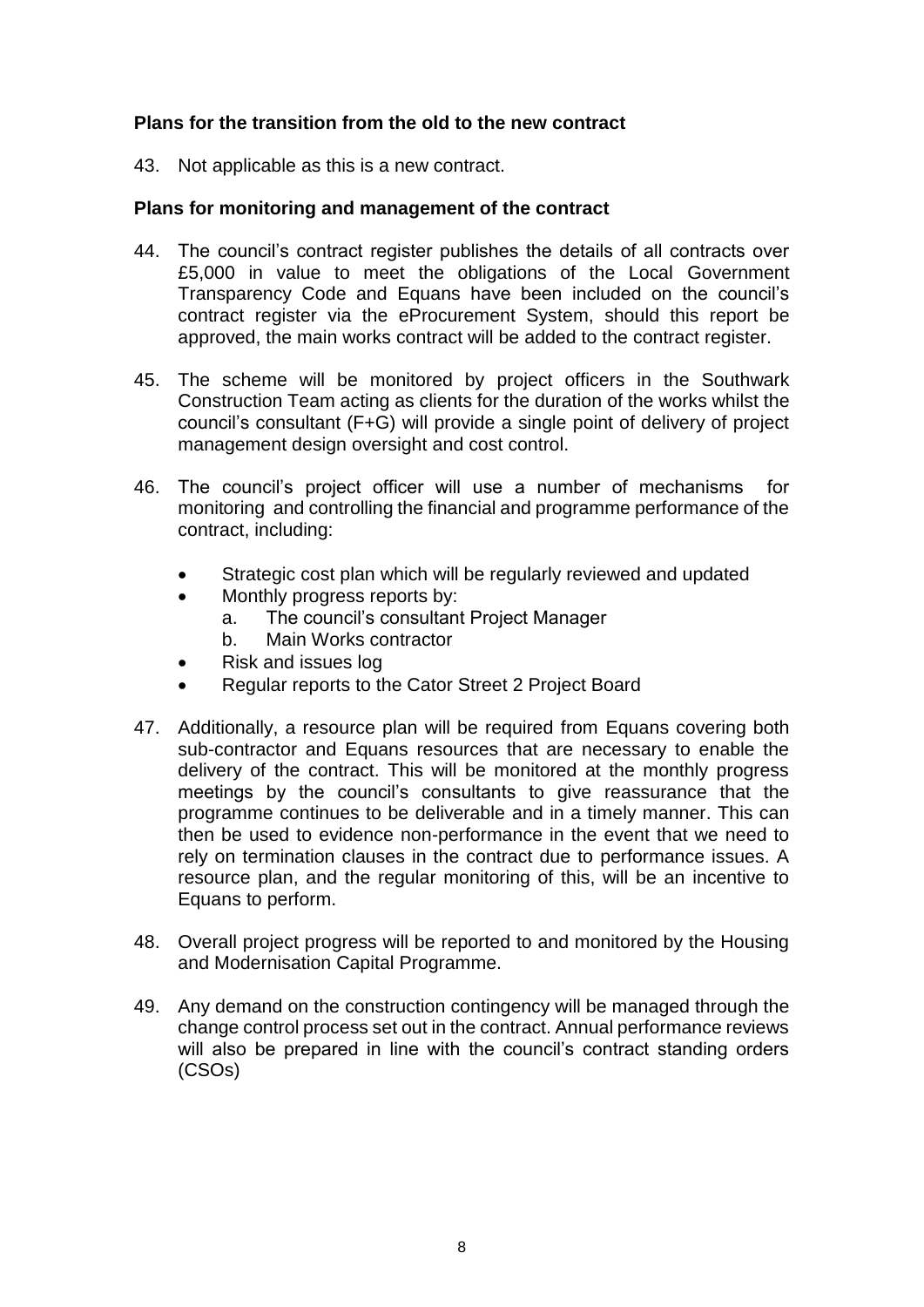# **Identified risks for the new contract**

# 50. Risk Table

| No.            | <b>Risk</b>                                                                                                  | <b>Risk</b> | <b>Mitigating Action</b>                                                                                                                                                                                                                                                                                                                                                              |
|----------------|--------------------------------------------------------------------------------------------------------------|-------------|---------------------------------------------------------------------------------------------------------------------------------------------------------------------------------------------------------------------------------------------------------------------------------------------------------------------------------------------------------------------------------------|
|                |                                                                                                              | Level       |                                                                                                                                                                                                                                                                                                                                                                                       |
| $\mathbf{1}$   | Fees exceed budget                                                                                           | Med         | Wherever possible, the council<br>has included an element of risk<br>funding to offset any future<br>fluctuations in cost of materials or<br>labour. A fixed charge has also<br>been included in order to mitigate<br>any future requests for additional<br>funding as set out in paragraphs<br>24-28 of the closed report.                                                           |
| $\overline{2}$ | Delay to obtaining<br><b>Planning Permission for</b><br>the revised ground floor<br>proposals                | Low         | The project team are working<br>with the planning team to fully<br>understand the requirements for<br>the application and have ongoing<br>dialogue regarding the revised<br>layout.                                                                                                                                                                                                   |
| 3              | Contractor has<br>inadequate resources<br>and management<br>arrangements to deliver<br>the project           | Low         | The council checked at the<br>procurement stage and prior to<br>appointment have established<br>that the contractor plans to<br>allocate adequate resources and<br>is willing to supplement additional<br>resources to the project, if<br>required.<br>Through the tender period, the<br>contractor confirmed adequate<br>management arrangements in<br>place to deliver the project. |
| 4              | Construction delays by<br>the contractor.                                                                    | Low         | Clear information on key<br>milestones has been agreed as<br>part of the stage 2 submission.<br>Project team will monitor and<br>control the delivery process.                                                                                                                                                                                                                        |
| 5              | Delay in<br>obtaining/failure to<br>obtain utility consents,<br>where it applies, e.g.<br>PowerOn, UKPN, SGN | Low         | The relocation of the substation<br>will be concluded prior to the start<br>of the main works contract and a<br>commitment has been received<br>to undertake early discussions<br>regarding connections to other<br>services.                                                                                                                                                         |
| 6              | Insolvency of contractor                                                                                     | Low         | An up-to-date financial check has<br>been obtained from Mint, which                                                                                                                                                                                                                                                                                                                   |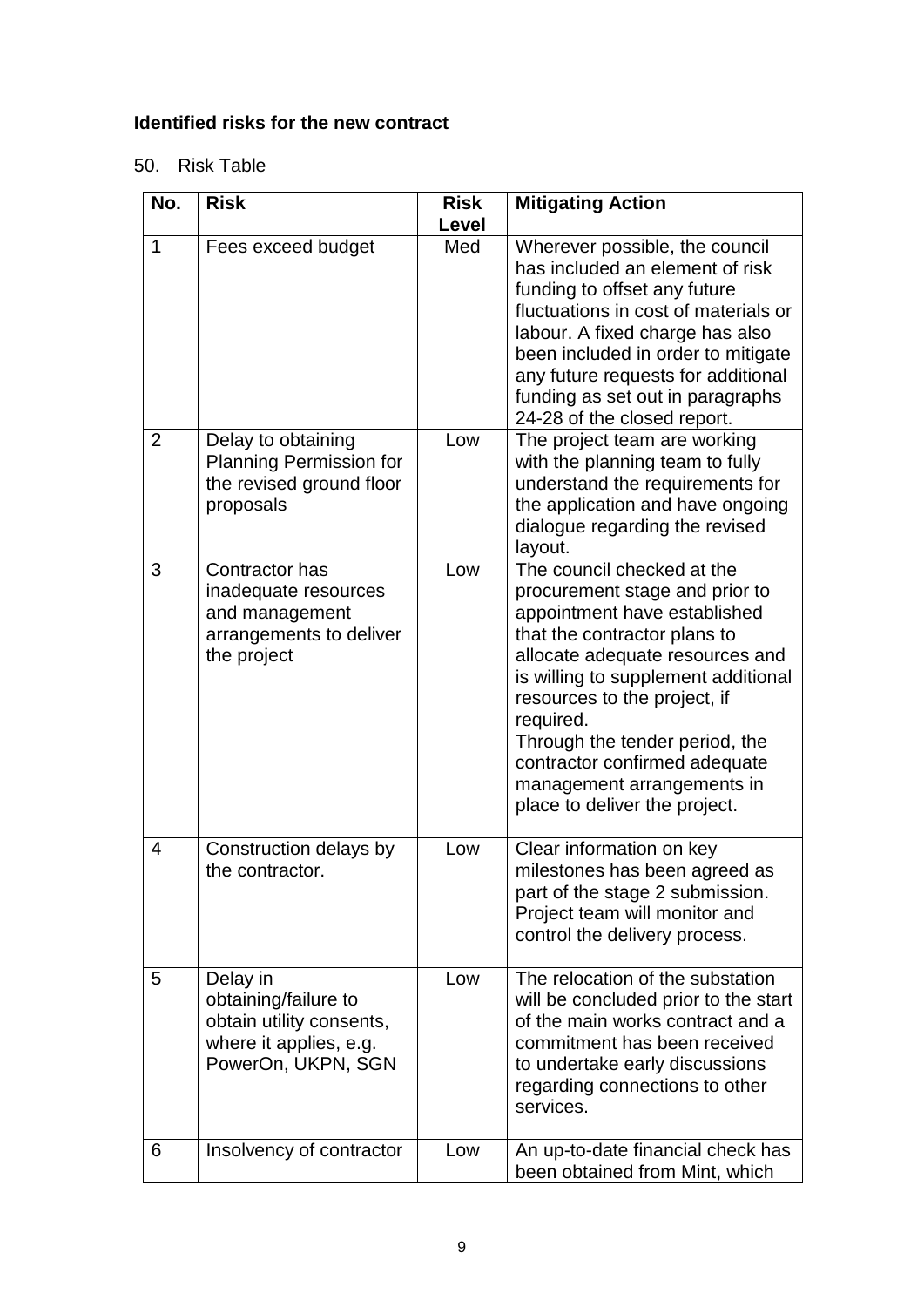|                |                                                                              |      | indicates that Equans financial<br>standing is below what would<br>normally be acceptable however,<br>a performance bond is included<br>in the main contract and any<br>change in company details will be<br>monitored and transferred if<br>necessary. Additional protection<br>is afforded through all payments<br>being processed upon<br>certification of work completed<br>and not in advance.                                                                          |
|----------------|------------------------------------------------------------------------------|------|------------------------------------------------------------------------------------------------------------------------------------------------------------------------------------------------------------------------------------------------------------------------------------------------------------------------------------------------------------------------------------------------------------------------------------------------------------------------------|
| $\overline{7}$ | Interruptions to work<br>programme due to<br>Covid-19                        | Med  | Whilst the risk of new local<br>lockdowns appears to have<br>passed, the contractor has<br>confirmed at tender stage that all<br>works are to be completed in line<br>with the government guidance on<br>social distancing and that<br>appropriate PPE is to be worn at<br>all times. The project team will<br>monitor this and any<br>amendments to working practices<br>that impact on the programme or<br>cost will need to be agreed under<br>the change control process |
| 8.             | Interruptions to work<br>programme due to<br>Brexit supply chain<br>delays   | Med  | The main works for this project<br>are scheduled to commence in<br>May 2021. Supply chain delays<br>are now known, although more<br>recent events may also cause<br>disruption. This will be an<br>ongoing risk that will be<br>monitored throughout the<br>contract.                                                                                                                                                                                                        |
| 9.             | Interruptions to supply<br>chain due to conflict in<br><b>Eastern Europe</b> | High | The supply of materials such as<br>bricks, blocks and steel will<br>potentially be affected by the<br>conflict, early orders will be<br>placed as soon as possible to<br>mitigate any affect this may have,<br>but will remain a risk throughout<br>the contract.                                                                                                                                                                                                            |
| 10.            | Legal challenge to<br>procurement                                            | Low  | The stage 1 appointment was<br>robust and with external legal<br>advice sought, the stage 2 award<br>is in line with the council's<br><b>Contract Standing Orders and</b><br>procurement rules which reduces<br>the likelihood of challenge                                                                                                                                                                                                                                  |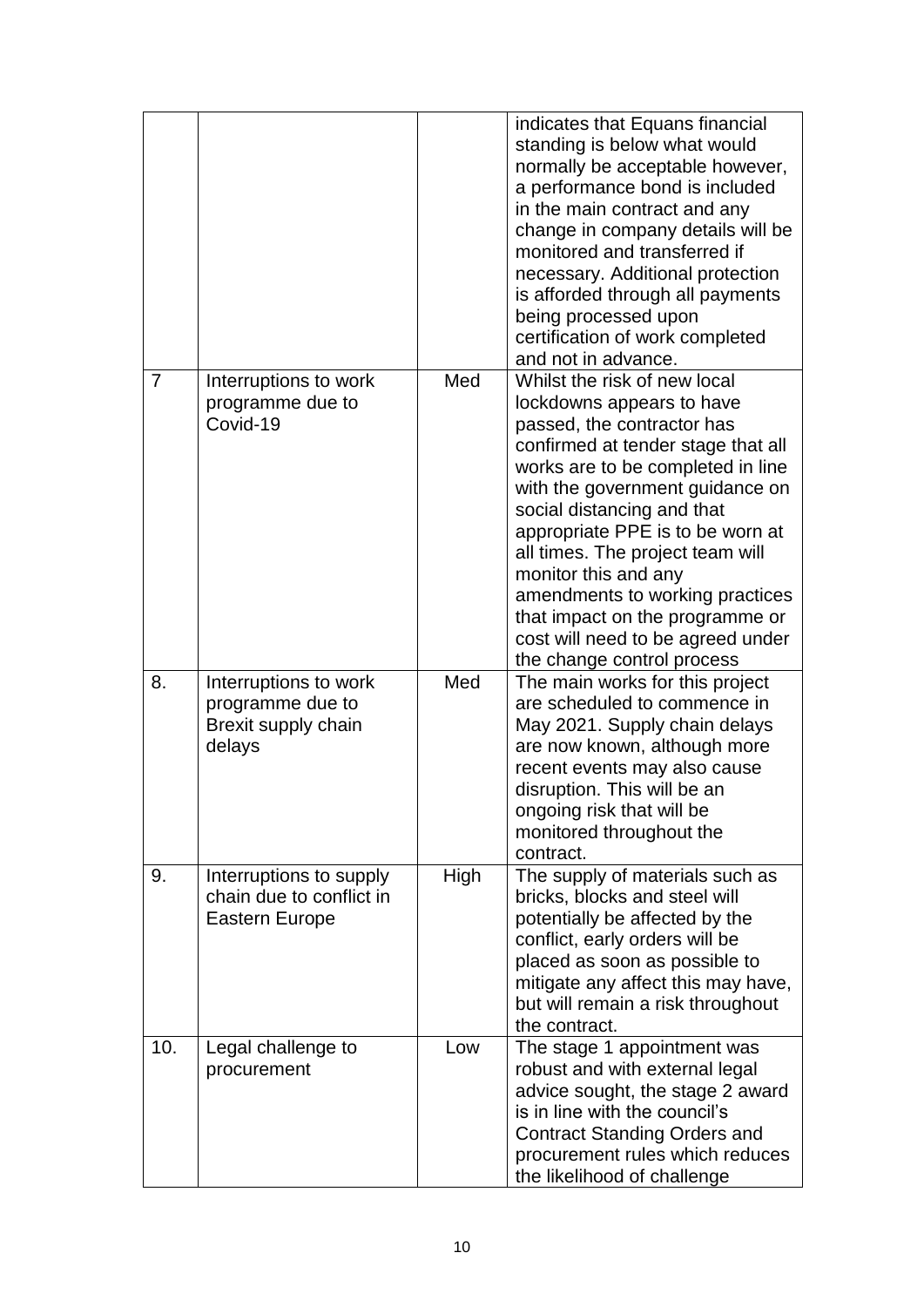| 11.<br>Loss of GLA funding<br>due to delayed start on<br>site |  | By awarding an enabling works<br>Low<br>contract, and relocating the<br>substation, the council has<br>mitigated the loss of funding as<br>works have been deemed to<br>have started on site |
|---------------------------------------------------------------|--|----------------------------------------------------------------------------------------------------------------------------------------------------------------------------------------------|
|---------------------------------------------------------------|--|----------------------------------------------------------------------------------------------------------------------------------------------------------------------------------------------|

#### **Community, equalities (including socio-economic) and health impacts**

#### **Community impact statement**

- 51. The proposal to increase the supply of affordable, good quality homes will benefit those requiring extra care accommodation from all Southwark's communities, and will increase the housing options available for older people and people with disabilities living in Southwark.
- 52. In reviewing the need for further extra care homes, the Adult Social Care team has confirmed the establishment of a 'Housing supply and demand for older people task and finish group' with social services – 'rightsizing' and targeting and providing support to tenants who want to downsize and move to supported housing and extra care (EC) is one of the top priorities.
- 53. The Allocations Team have identified there are several hundred applicants who need to be contacted to ensure they are aware of how to bid and are aware of their options and the services on offer. They have also identified that current council residents who are in general needs properties may be eligible and are currently under occupying properties. From the figures, there's certainly a need for more EC properties; the challenge now is to raise awareness which the team will do in conjunction with Resident Involvement.
- 54. Historically, the team has been working to fill voids but since commencing the Cator Street 2 project, Tayo Situ House as not been fully subscribed. The team are confident that with the proposed changes, as set out above, things will improve as there are certainly enough people in the borough to take up the voids.
- 55. There will be a small impact on the disabled and frail elderly community due to the change from a dedicated dementia day care centre to a more flexible community space however, the adult social care team continue to manage the need for specialised care and having access to a multi-purpose community space will allow for a wider ranges of services to be provided; from within the council and from external providers, such as Age UK.
- 56. Extensive consultation has been carried out with different stakeholders and comments regarding any inconvenience caused by the previous construction of Tayo Situ House have been noted and passed to the contractor to implement.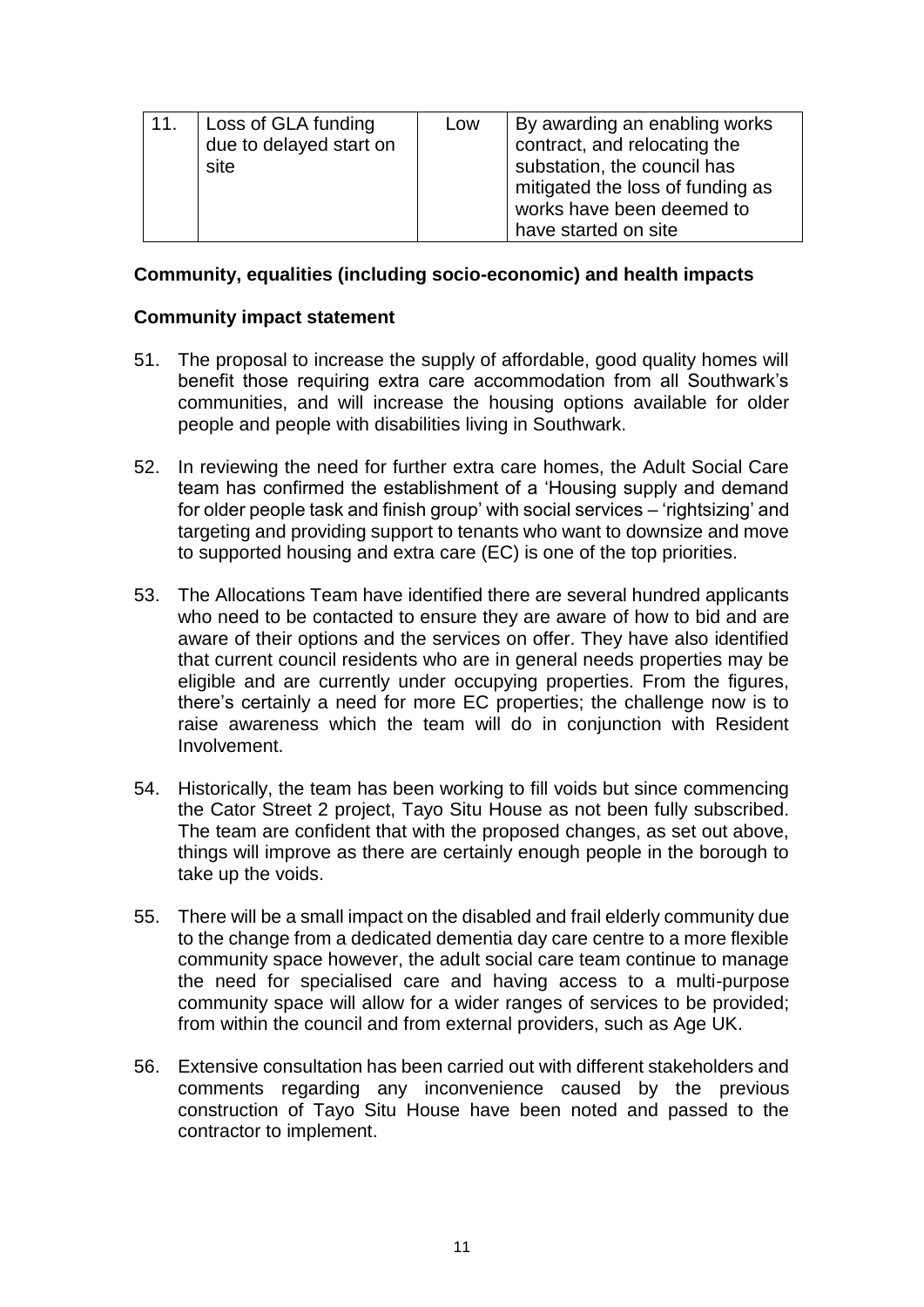57. Those living in the vicinity of the new developments may experience some inconvenience and disruption while works are taking place, but the community as a whole will benefit in the longer term from the new homes. In local areas, the effects will be eased, in part by working closely with residents on the delivery process, and also through the specific planning requirements to mitigate any potential adverse effects of development in that local area.

#### **Equalities (including socio-economic) impact statement**

58. As set out in paragraph 15 these works will deliver 50 extra care homes that will be available for vulnerable council tenants. In addition to these homes, there are also to be eight wheelchair council homes on the ground floor that will provide accessible accommodation to individuals and families on the council's housing waiting list.

#### **Health impact statement**

59. New extra care and wheelchair accessible housing will improve the health and wellbeing of people of all ages. This development will provide 100% accessible housing and facilities, which will improve disabled people's health and wellbeing and quality of life.

#### **Climate change implications**

- 60. Southwark Council declared a climate emergency in 2019 and has set 2030 as the target date to be carbon neutral. The Cator Street 2 development is aiming to contribute to a reduction in carbon emissions and has been designed with the following:
	- Embedded building techniques photovoltaic panels will be installed on the roof of the development
	- Ensuring the building is built to minimise carbon emissions in their use
- 61. In line with the London Plan, energy efficiency measures are proposed to minimise the energy used by the proposed development and consequently the associated carbon emissions. Furthermore, the proposed energy efficiency measures will ensure that the proposed development surpasses the minimum requirements set out in ADL2A 2013 (Approved Document Part L2A which sets out Building Regulations energy efficiency and emissions targets for new build non-domestic developments). To realise this potential, both passive and active energy efficiency measures will be adopted.
- 62. The approach taken has been to firstly reduce the required energy for heating and cooling by careful and intelligent fabric design. Secondly, active elements such as heat recovery, highly efficient motors, variable speed fans and pumps and efficient lighting are utilised.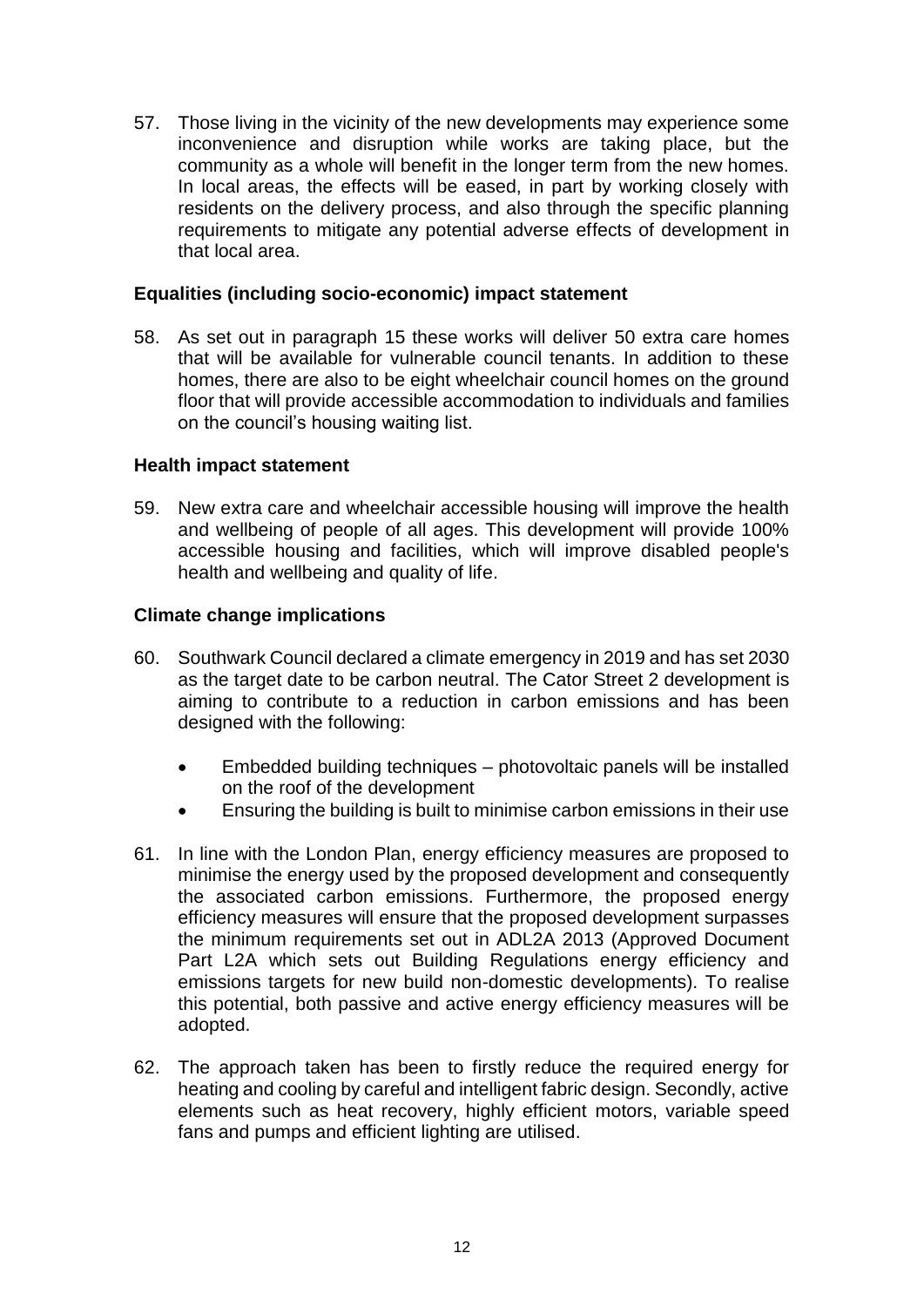### **Social Value considerations**

63. The Public Services (Social Value) Act 2012 requires that the council considers, before commencing a procurement process, how wider social, economic and environmental benefits that may improve the wellbeing of the local area can be secured. The social value considerations included in the tender (as outlined in the GW1 report) are set out in the following paragraphs in relation to the tender responses, evaluation and commitments to be delivered under the proposed contract.

## **Economic considerations**

- 64. Consultancy personnel and, once occupied, staff, residents and visitors using the new buildings are likely to bring economic benefit to local traders through increased trade.
- 65. The engagement of local subcontractors and apprentices is included in the contract documentation in line with the council's apprenticeship requirement and Equans have provided details of their approach, attached as Appendix 2 of the closed report, confirming a minimum of 1 apprentice for every £1m of spend.

## **Social considerations**

- 66. The project will provide new high quality extra care and independent wheelchair housing for people in need of suitable accommodation from the council's housing register.
- 67. The council is an officially accredited London Living Wage (LLW) Employer and is committed to ensuring that, where appropriate, consultants and contractors engaged by the council to provide works or services within Southwark pay their staff at a minimum rate equivalent to the LLW rate. Payment of the LLW is a council requirement. This will provide best value for the council. Anticipated benefits include a more incentivised workforce and improved staff retention. Equans pays the LLW to its staff. Quality improvements and any cost implications will be monitored as part of the contract review process.
- 68. The council can exclude companies who break the law by blacklisting from public contracts if they are either still blacklisting or have not put into place genuine actions concerning past blacklisting activities.
- 69. The council can require "self-cleaning" which enables a potential contractor to show that it has or will take measures to put right its earlier wrongdoing and to prevent them from re-occurring and to provide evidence that the measures taken by the economic operator are sufficient to demonstrate it has:
	- a. "Owned Up": clarified the facts and circumstances in a comprehensive manner by actively collaborating with the investigating authorities;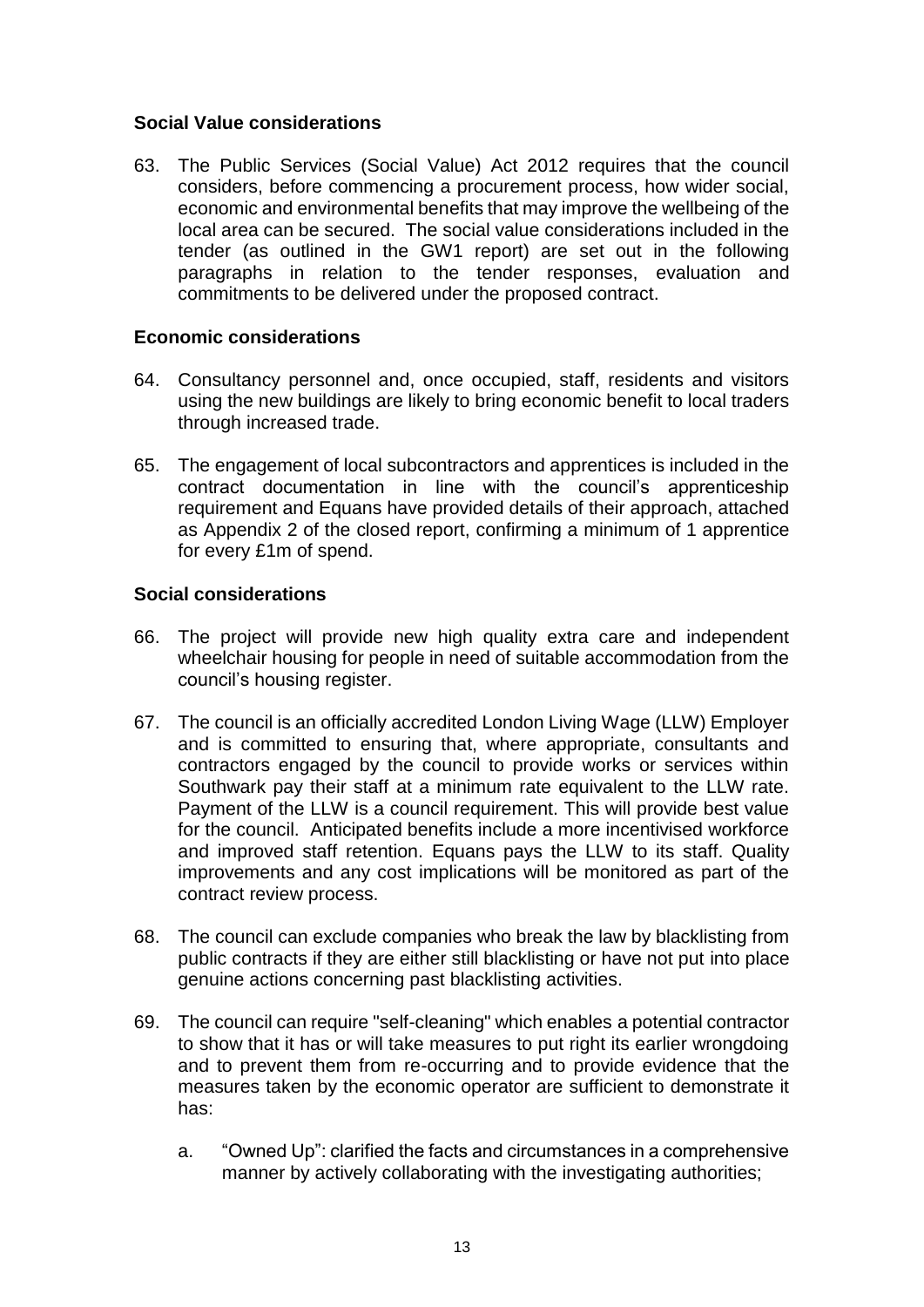- b. "Cleaned Up": taken concrete technical, organisational and personnel measures that are appropriate to prevent further criminal offences or misconduct, and
- c. "Paid Up": paid or undertaken to pay compensation in respect of any damage caused.
- 70. The council included a request for the necessary information from tenderers (using the council's standard documentation in relation to blacklisting). The council's contract conditions include an express condition requiring compliance with the blacklisting regulations and include a provision to allow the contract to be terminated for breach of these requirements.

## **Environmental/Sustainability considerations**

- 71. The Code for Sustainable Homes, although no longer a formal requirement, together with BREEAM (Building Research Establishment Environmental Assessment Method) will be used as a guide to cover the construction process and will set targets for minimising the adverse environmental impact of carrying out the works for the project.
- 72. The employer's requirements prescribes materials and components to be specified for the works. In terms of excluded construction materials, good practice is to be adopted:
	- Asbestos products: not to be specified
	- Brick slips: only to be used where cast onto pre-cast elements as risk of failure is unacceptably high
	- Man-made mineral fibre (MMMF): the material to be encapsulated in all applications
	- No insulation materials in which hydro fluorocarbons (HFCs) are used in their manufacture or application
	- No hardwood unless from FSC or equivalent sources.
- 73. A low energy, efficient and cost effective building engineering services design that keeps running costs to a minimum, has been an essential component of the project. Key considerations included:
	- Whole life-cycle costs;
	- Sustainable sourcing, including locally produced materials and, where possible, timber from renewable resources.
	- Incorporation of environmentally benign heating and lighting provision;
	- Provision of facilities and equipment to encourage the re-use and recycling of materials including, where practicable, water recycling;
- 74. Ensuring the project achieves a standard equivalent to the former Code for Sustainable Homes Level 4 criteria and BREEAM 'excellent'. The Code for Sustainable Homes requirements covers the construction process as well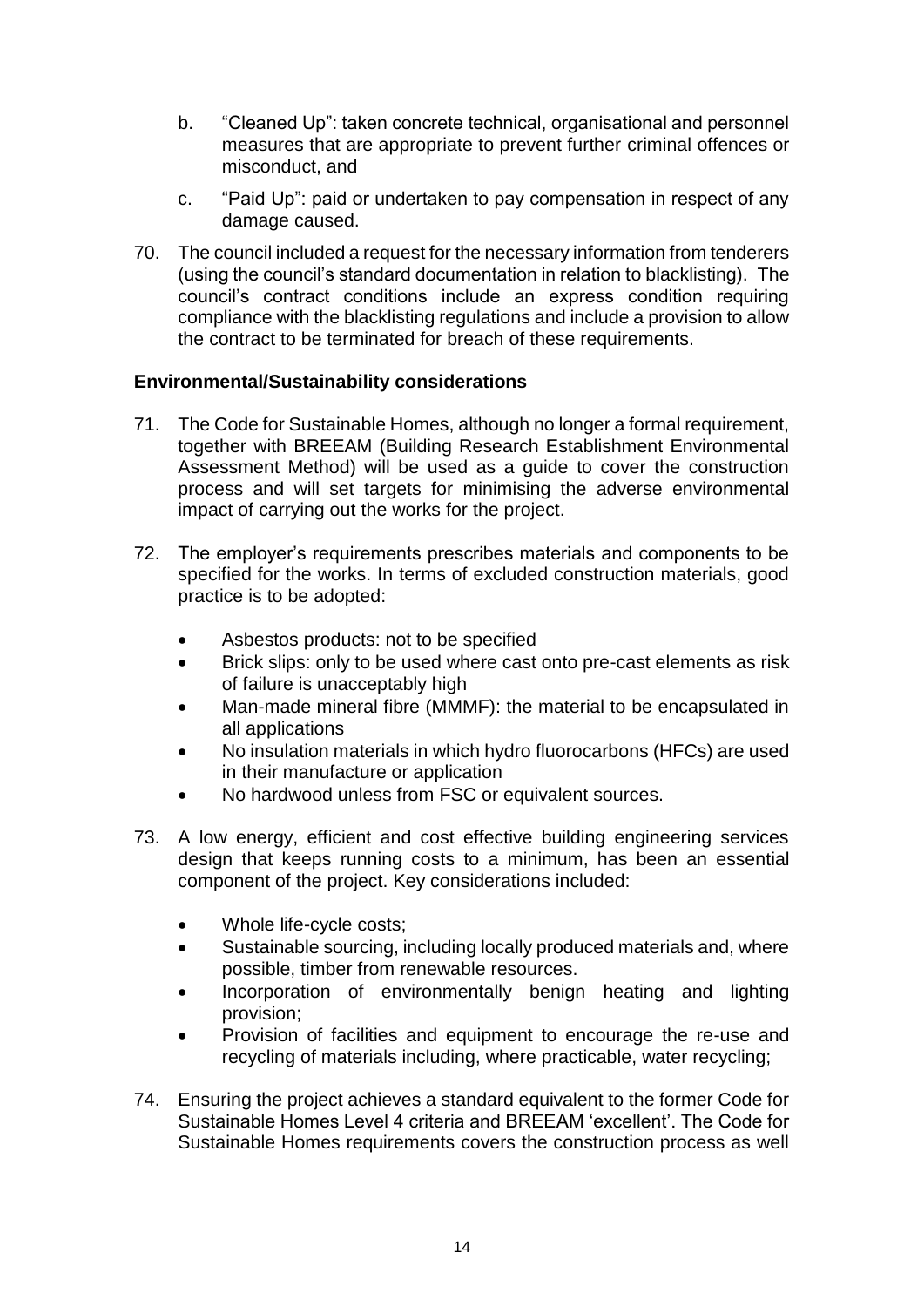as design and specification and set targets for minimising the adverse environmental impact of carrying out the works for the project.

#### **Market considerations**

- 75. Originally part of the Keepmoat group, the contractor was sold to Engie, the French multi-national power company, in 2017 for approx. £330m. Globally they have a turnover of approx. £650m with over 2000 employees.
- 76. Since the sale to Engie the business has been subject to some restructuring which has impacted their published financial results, although the underlying metrics of the business show them to be a viable and stable business. As mentioned in paragraph 12, and taking effect on 4 April 2022, Engie Regeneration Ltd have now legally changed the company name to Equans Regeneration Ltd.
- 77. Additionally Equans have made further significant investments to create a business that will deliver their long-term ambitions to remain a key player in the regeneration market in the UK.
- 78. Equans has an extensive customer base across the UK with many Local Authorities and housing associations. They are keen to maintain and grow this relationship with these organisations.
- 79. As mentioned in paragraph 29, it is noted that there have been significant market fluctuations recently due to a variety of factors, including the Covid-19 pandemic and war in Ukraine. These have predominantly been in relation to the cost of labour and materials.

#### **Staffing implications**

- 80. The staff resource deployed to this procurement is sufficient to meet the proposed timetable.
- 81. The project will be resourced by existing staff, within existing budgets

#### **Financial implications**

- 82. For construction (works) contracts, the council is the end user in relation to Domestic Reverse Charge (DRC) and notification of this will be included in the letter of award to the successful contractor.
- 83. As stated in paragraph 8 of the closed report, a main works total was submitted as part of the stage 1 submission. This was extensively interrogated and following a further clarification process a final total construction cost as stated in paragraph 44 of the closed report was confirmed in Jun 2021. When added to the additional costs for professional fees and other associated costs, it was confirmed the total cost of this project was within the approved budget of £21,820,000.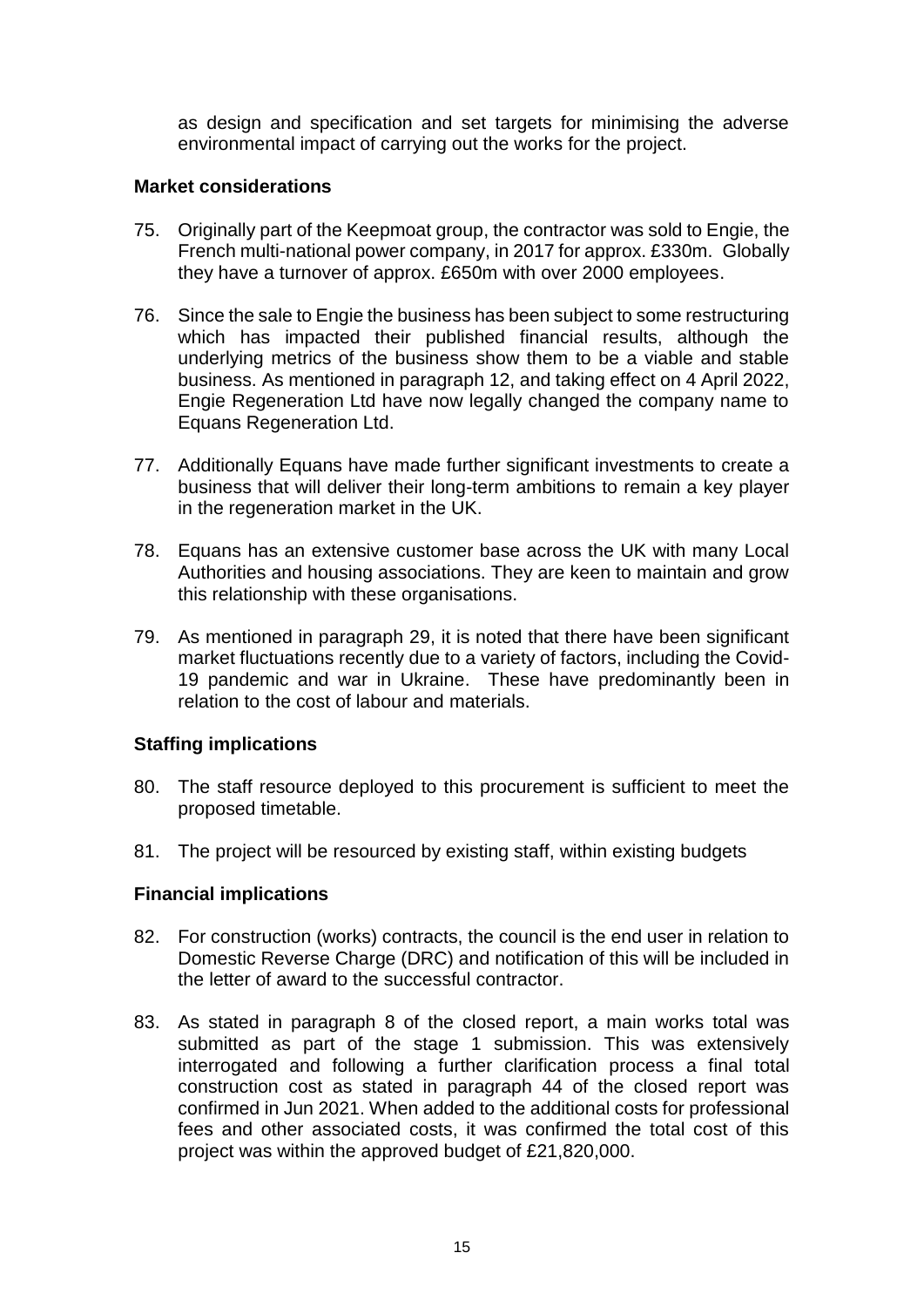- 84. Since June 2021 the contractor has been working to provide a final, total, cost for the main works element of the contract. This has not been straight forward as the construction market has seen marked increases in associated costs.
- 85. As stated in paragraph 23, sub-contractors are no longer holding a fixed price for a period of more than two weeks and this has resulted in costs increasing across all elements of the tender. The revised tender sum, as confirmed by the council's consultants, for the main works element is £20,153,000. The cost of the project will continue to be accounted for within project code H-8888-0009.
- 86. The evaluation of the tender submission, as set out in paragraphs 26-42 of this report and paragraphs 13-29 of the closed report, identified the increase in the various elements of the price early on in the PCSA contract period which allowed the project team to discuss the increased costs with the project board. Further information and analysis is set out in paragraphs 44-49.

#### **Investment implications**

- 87. Scheme proposals for the extra care residential component have been subject to investment checks using the council's internal viability appraisal model and initially returned a favourable outcome as detailed in paragraph 58 of the closed report. Following the ground floor amendment which now includes an additional 8 wheelchair homes, as well as the multi-purpose community space, the revised cost per unit has significantly increased due to cost of construction in the current market, as detailed further in paragraphs 29 and 30.
- 88. The design for the extra care units and communal space seeks to minimise running costs and provide a more economical facility than its predecessor establishments.
- 89. Both the extra care and wheelchair homes will generate a rental income for the council as well as provide outstanding accommodation for residents. An excellent facility for visitors to the multi-purpose community space is also to be provided

#### **Legal implications**

90. Please see comments from the Director of Law and Governance below.

#### **Consultation**

91. The council is committed to keeping the community informed of the works as they progress and will arrange for public presentations to be held in order for the community to 'meet the contractor' and understand the proposals and the likely impact.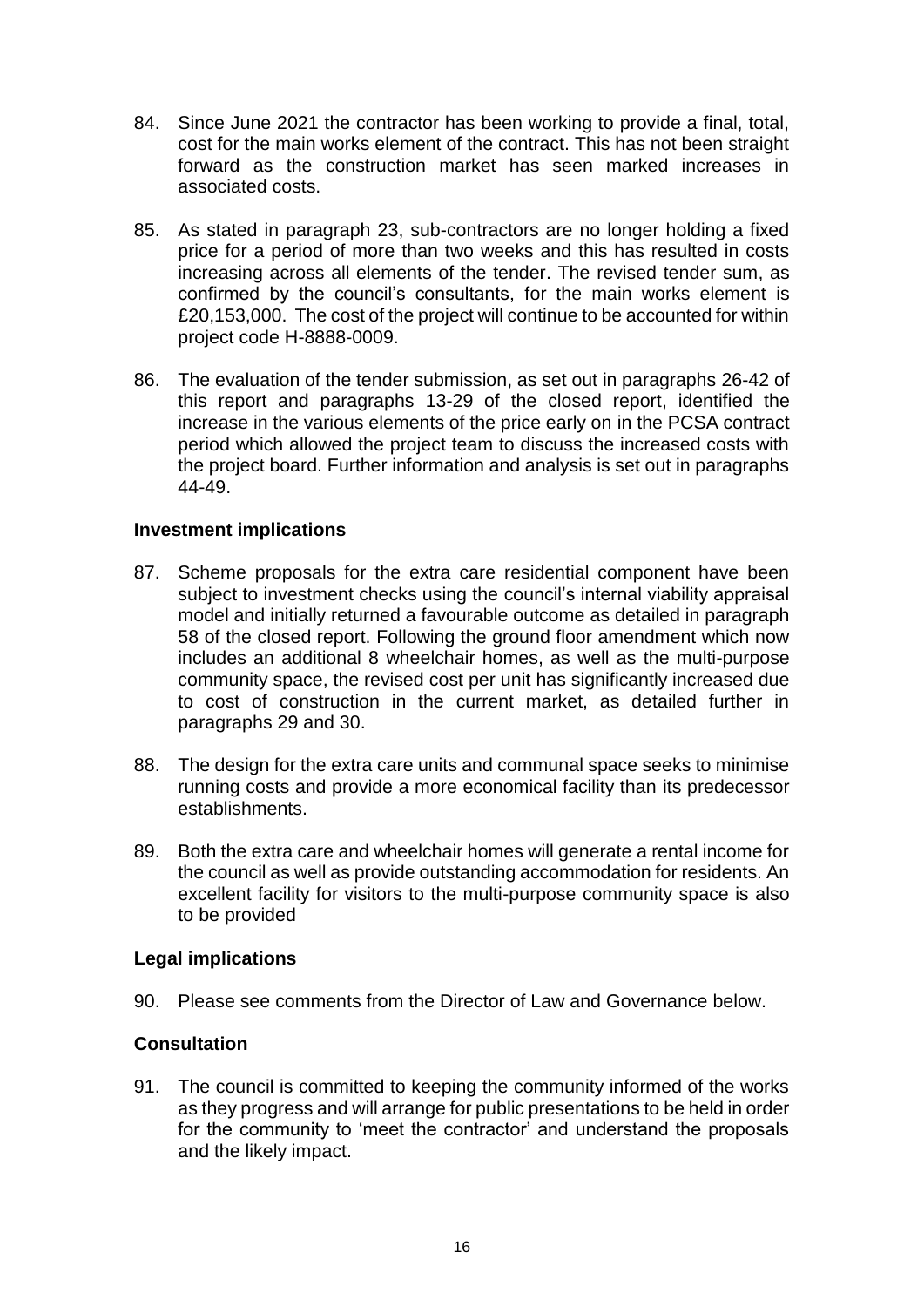- 92. Equans have a dedicated resident liaison officer and they will be in regular contact with the local Tenants and Residents Association (T&RA) as well as the wider community in the area.
- 93. Further community and member consultation will be undertaken as part of the re-design of the ground floor. Once appointed, the council and Equans will work together to prepare a schedule for community engagement which will include information leaflet drops, virtual meetings and consultation events at appropriate stages of design to ensure everyone is aware of the proposed amendments to the ground floor. Statutory consultation will also take place once the proposals are submitted for planning.
- 94. In line with the approval authority delegated by cabinet in the GW1, this report was presented to the Cabinet Member for Council Homes and Homelessness on 25 April 2022 where this report was cleared for further circulation.

## **SUPPLEMENTARY ADVICE FROM OTHER OFFICERS**

#### **Strategic Director of Finance and Governance (H&M 22/005)**

- 95. This report seeks the approval of the Strategic Director of Housing and Modernisation, in consultation with the Cabinet Member for Council Homes and Homelessness approves to award the main works contract for Cator Street 2 to Equans Regeneration Ltd for the sum of £20,153,000. The project will deliver 58 new council homes and a multi-purpose flexible space. As set out in the report, the recommendation to award the contract has follows careful consideration of options in light of significant increases in costs for this project and throughout the construction industry.
- 96. As outlined in the financial implications section of the report, the costs associated with this contract award will be funded from resources supporting the council's Housing Investment Programme.

#### **Head of Procurement**

- 97. The Strategic Director of Housing and Modernisation, in consultation with the Cabinet Member for Council Homes and Homelessness approves the award of the main works contract for Cator Street 2 to Equans Regeneration Ltd for a sum of £20,153,000 for a period of 83 weeks commencing in May 2022 to deliver a total of 58 new council homes and a multi-purpose flexible space.
- 98. The Strategic Director of Housing and Modernisation and the Cabinet Member for Council Homes and Homelessness note the procurement is detailed in paragraphs 19 to 42, the management and monitoring of the contract are detailed in paragraphs 44 to 49, the risks are detailed in paragraph 50, the impact on equalities, health and climate change are detailed in paragraphs 59 to 62, paragraph 65 confirms Equans and its supply chain will provide one apprentice per £1m of spend as per the Fairer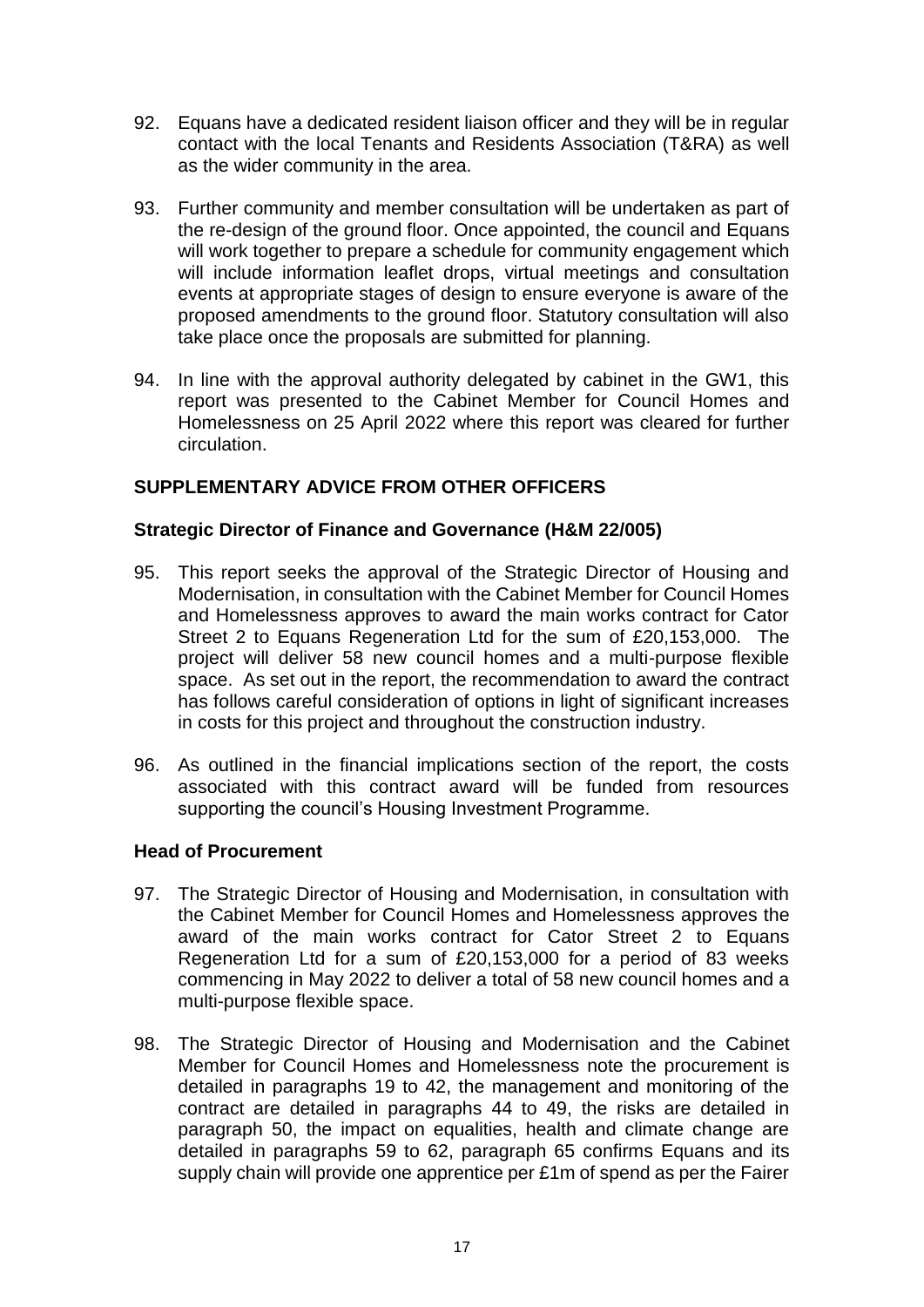Future Procurement Strategy and paragraph 67 confirms payment of the London Living Wage.

### **Director of Law and Governance**

- 99. The Director of Law and Governance notes the contents of this report which seeks the approval of the Strategic Director of Housing and Modernisation, (in consultation with the Cabinet Member for Council Homes and Homelessness) to the award of the Cator Street Phase 2 main works to Equans Regeneration Limited, in the sum of £20,153,000 for a period of 83 weeks commencing in May 2022 and completing in January 2024, to deliver a total of 58 new council homes and a multi-purpose flexible space.
- 100. On the basis of the information contained in this report, it is confirmed that this procurement was carried out in accordance with Contract Standing Orders and the relevant legal requirements.
- 101. The procurement was undertaken in two stages. Stage 1 involved the award of a PCSA and was approved by the Strategic Director of Housing and Modernisation, in consultation with the then Cabinet Member for Housing, on 4 March 2021. Since that time, Equans have worked to complete the Pre-Construction Services Agreement (PCSA) and Enabling Works and a Stage 2 tender submission was received on 26 November 2021, with final price confirmed on 7 Dec 2021.
- 102. Paragraphs 19 to 42 of this report sets out the tender and evaluation process of the Stage 2 tender return.
- 103. Paragraphs 22 to 26 and paragraphs 28 to 42 highlights that there has been significant increases in costs during the latter half of 2021 caused by the market uncertainties, the Covid-19 pandemic and the conflict between Russia and Ukraine. A detailed review was conducted by the council's consultant F+G and confirms that they are satisfied that the overall project costs for the sum of £20,153,000 are fair and reasonable.
- 104. Paragraph 44 to 49 of this report details how the contract will be monitored and managed.
- 105. The identified risks of this contract and the actions to mitigate the risks are outlined in paragraph 50 of this report.
- 106. The Strategic Director's attention is drawn to the Public Sector Equality duty (PSED General Duty) under the Equality Act 2010, which requires public bodies to have regard, when making decisions, to the need to eliminate discrimination, advance equality of opportunity and foster good relations between persons who share a relevant protected characteristic and those who do not share it. The Strategic Director is specifically referred to the community, equalities (including socio-economic) and health impacts at paragraphs 50 to 58 setting out the consideration that has been given to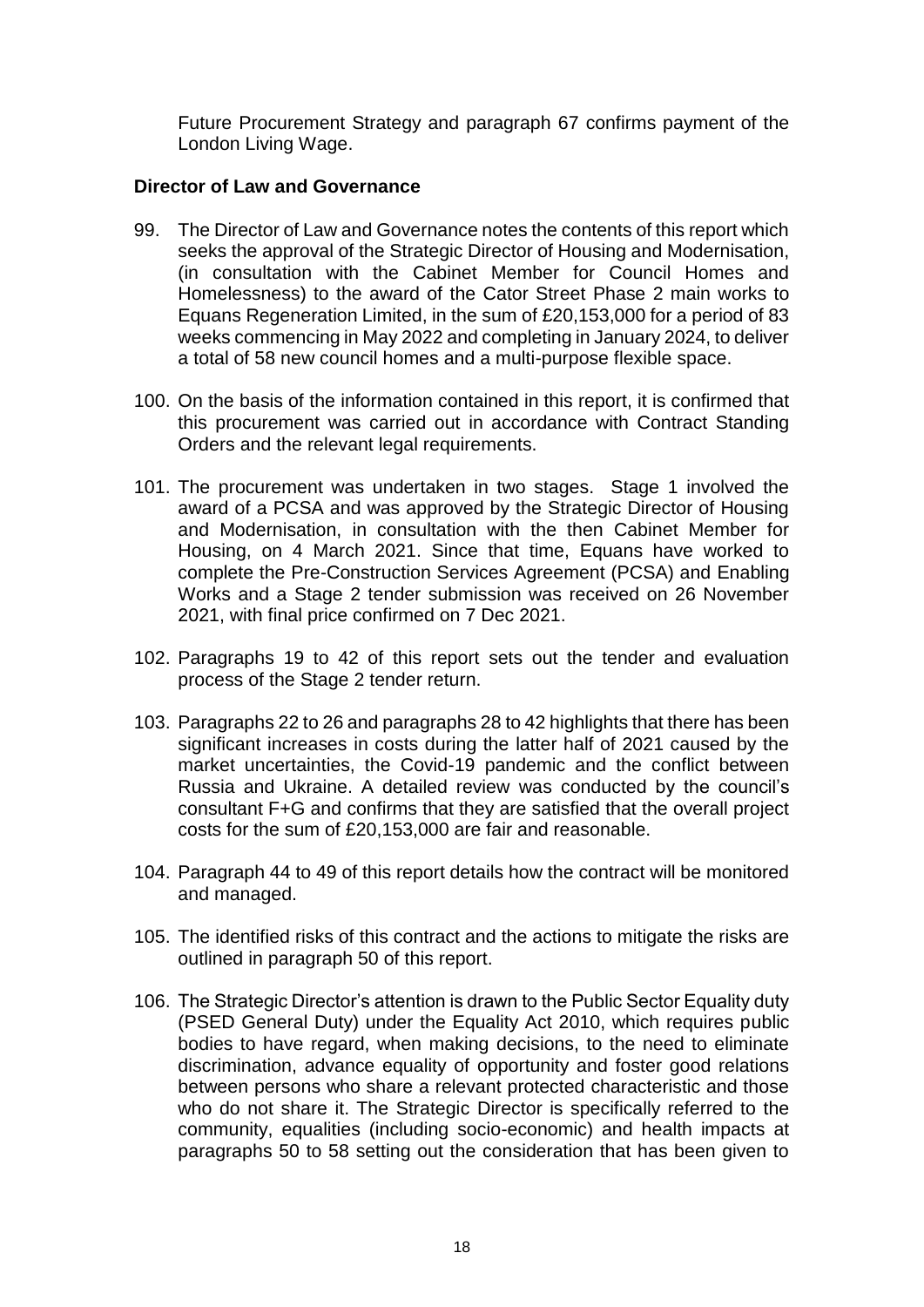equalities issues which should be considered when approving the recommendations in this report.

- 107. The climate change implications in set out in paragraphs 60 to 62 and the environmental/ sustainability considerations in paragraphs 71 to 74 of this report.
- 108. Contract Standing Order 2.3 requires that no steps are taken to award a contract unless the expenditure involved has been included in approved estimates, or otherwise approved by the council. Paragraphs 82 to 86 confirm the financial implications of this award.
- 109. Paragraph 17 and paragraph 12 of this report confirms that this is a Key Decision which needs to be implemented immediately by virtue of the urgency of the actions that need to be taken. In accordance with Rule 17.2 of the Access to Information Rules, this decision can only be taken if agreement is obtained from the Chair of the Overview and Scrutiny Committee that the decision proposed is reasonable and should be treated as a matter of urgency.

# **PART A – TO BE COMPLETED FOR ALL DELEGATED DECISIONS**

Under the powers delegated to me in accordance with the council's Contract Standing Orders, I authorise action in accordance with the recommendation(s) contained in the above report (and as otherwise recorded in Part B below).

Signature…Michael Scorer ………………… Date…4 May 2022….. **Strategic Director of Housing and Modernisation** 

## **PART B – TO BE COMPLETED BY THE DECISION TAKER FOR:**

- 1) All key decisions taken by officers
- 2) Any non-key decisions that are sufficiently important and/or sensitive that a reasonable member of the public would reasonably expect it to be publicly available (see 'FOR DELEGATED DECISIONS' section of the guidance).

## **1. DECISION(S)**

As set out in the recommendations of the report.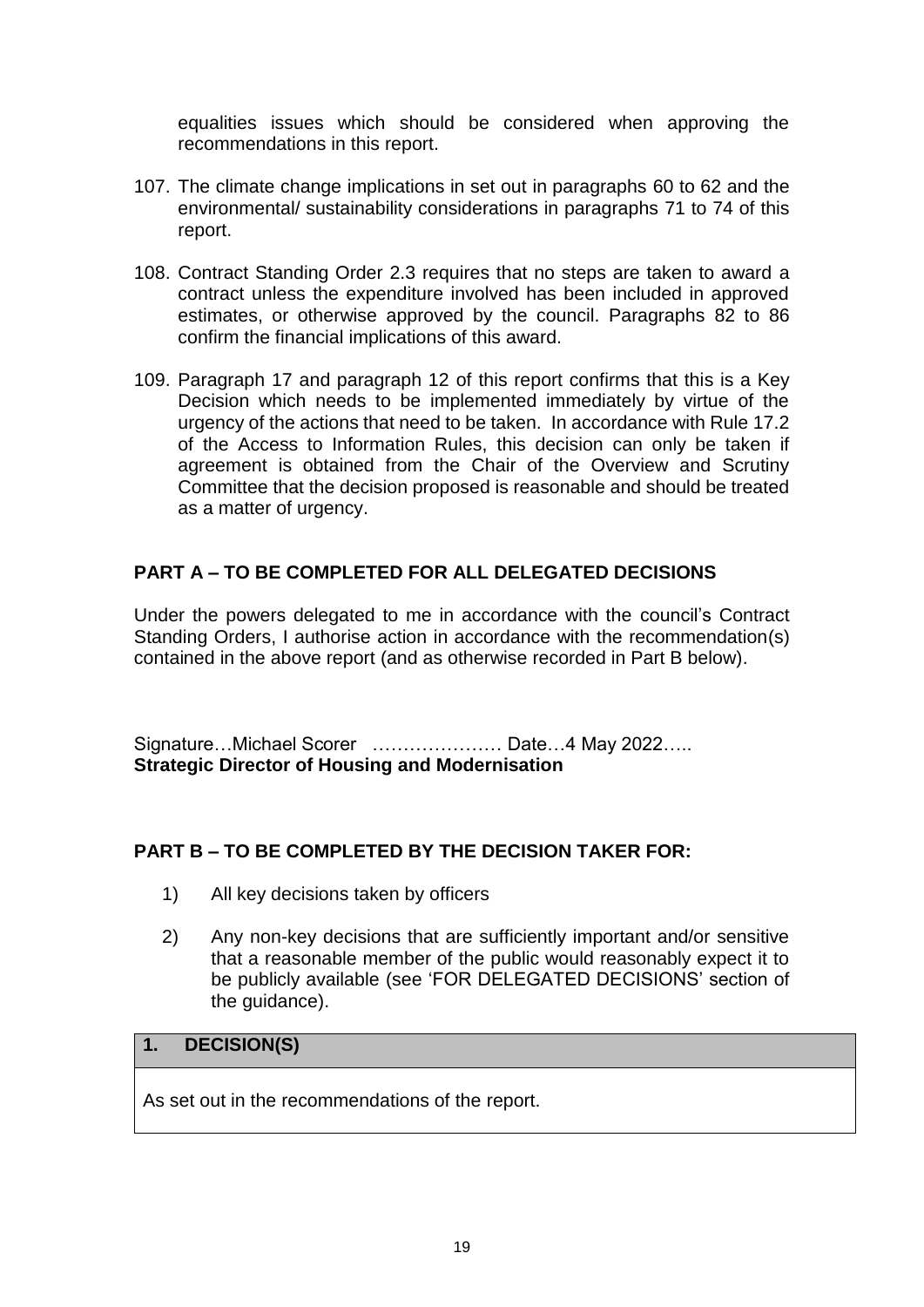## **2. REASONS FOR DECISION**

As set out in the report.

## **3. ALTERNATIVE OPTIONS CONSIDERED AND REJECTED BY THE OFFICER WHEN MAKING THE DECISION**

Not applicable.

### **4. ANY CONFLICT OF INTEREST DECLARED BY ANY CABINET MEMBER WHO IS CONSULTED BY THE OFFICER WHICH RELATES TO THIS DECISION**

None

#### **5. NOTE OF ANY DISPENSATION GRANTED BY THE MONITORING OFFICER, IN RESPECT OF ANY DECLARED CONFLICT OF INTEREST**

*If a decision taker or cabinet member is unsure as to whether there is a conflict of interest they should contact the legal governance team for advice.*

None

## **6. DECLARATION ON CONFLICTS OF INTERESTS**

**I declare that I was informed of no conflicts of interests.\***

**or**

**I declare that I was informed of the conflicts of interests set out in Part B4.\***

(\* - Please delete as appropriate)

**\*** Under the Local Authorities (Executive Arrangements) (Meetings and Access to Information) (England) Regulations 2012, the council is required to put in place a scheme for recording and publishing some officer executive decisions. This process is sometimes referred to as "Regulation 13(4)".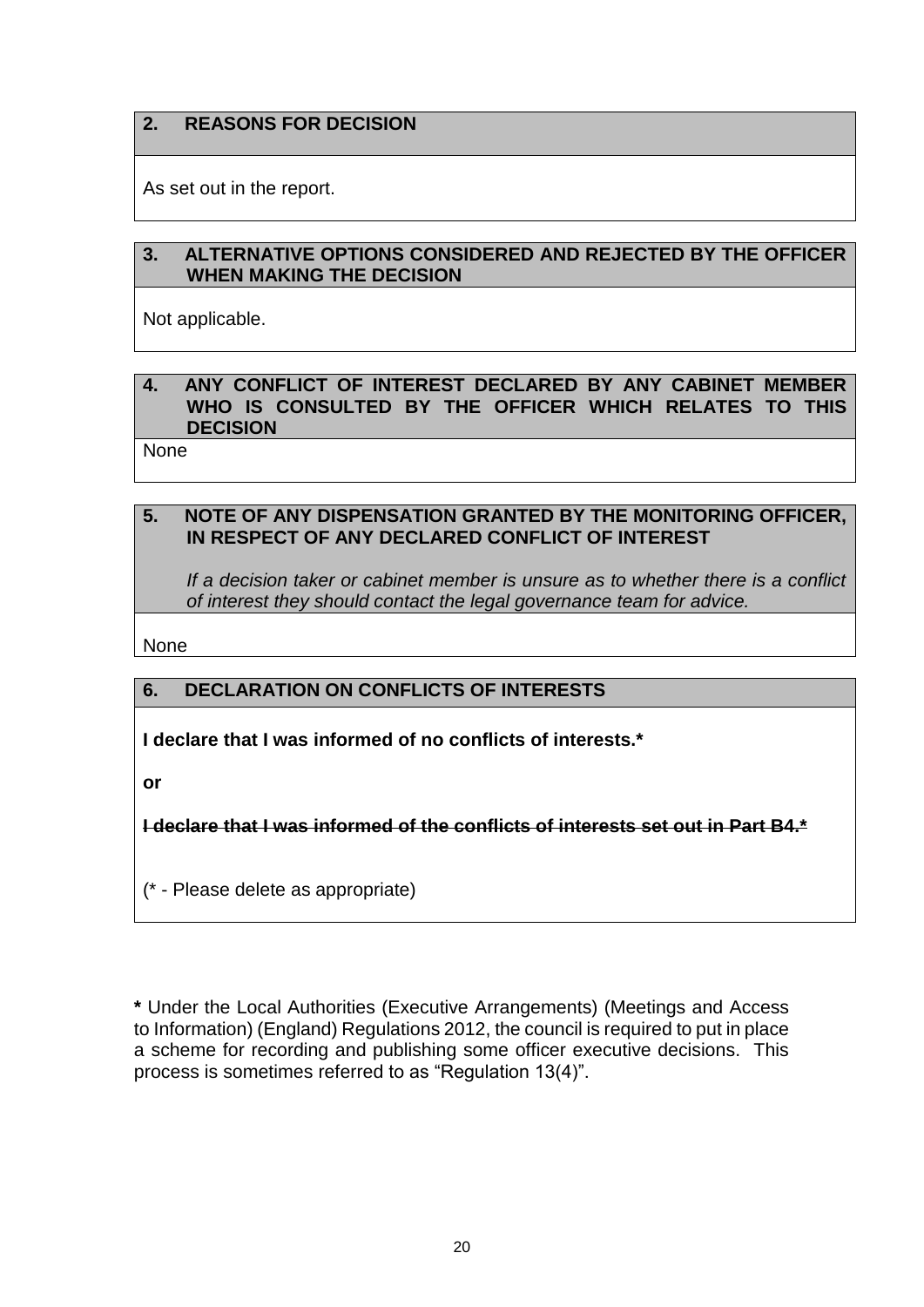# **BACKGROUND DOCUMENTS**

| <b>Background documents</b>                                                                                  | <b>Held At</b>       | <b>Contact</b>                |
|--------------------------------------------------------------------------------------------------------------|----------------------|-------------------------------|
| Gateway 1 - Procurement Strategy<br><b>Approval Main Contractor</b><br><b>Procurement: Cator Street 2</b>    | www.southwark.gov.uk | Laura Wannop<br>0207 525 5352 |
| Link: Item No. 14 at:<br>http://moderngov.southwark.gov.uk/ieListDocuments.aspx?CId=302&MId=6088&<br>$Ver=4$ |                      |                               |
| <b>Gateway 2:</b> Contract Award for www.southwark.gov.uk<br>Cator Street 2 - Professional<br>services only  |                      | Laura Wannop<br>0207 525 5352 |
| Link:<br>http://moderngov.southwark.gov.uk/mglssueHistoryHome.aspx?IId=50018433&O<br>$pt=0$                  |                      |                               |
| Gateway 2: Contract Award for www.southwark.gov.uk<br>Cator Street 2 Main Works - stage                      |                      | Laura Wannop<br>0207 525 5352 |
| Link:<br>http://moderngov.southwark.gov.uk/mglssueHistoryHome.aspx?IId=50016811&a<br>$mp; Opt=0$             |                      |                               |

# **APPENDICES**

| <b>No</b> | <b>Title</b> |
|-----------|--------------|
| None      |              |

# **AUDIT TRAIL**

| <b>Lead Officer</b>                                                               | Hemali Topiwala, Strategic Lead, Southwark Construction |                        |                             |  |
|-----------------------------------------------------------------------------------|---------------------------------------------------------|------------------------|-----------------------------|--|
| <b>Report Author</b>                                                              | Laura Wannop, Project Manager                           |                        |                             |  |
| <b>Version</b>                                                                    | Final                                                   |                        |                             |  |
| <b>Dated</b>                                                                      | 4 May 2022                                              |                        |                             |  |
| <b>Key Decision?</b>                                                              | Yes                                                     |                        |                             |  |
| <b>CONSULTATION WITH OTHER OFFICERS / DIRECTORATES / CABINET</b><br><b>MEMBER</b> |                                                         |                        |                             |  |
| <b>Officer Title</b>                                                              |                                                         | <b>Comments Sought</b> | <b>Comments</b><br>included |  |